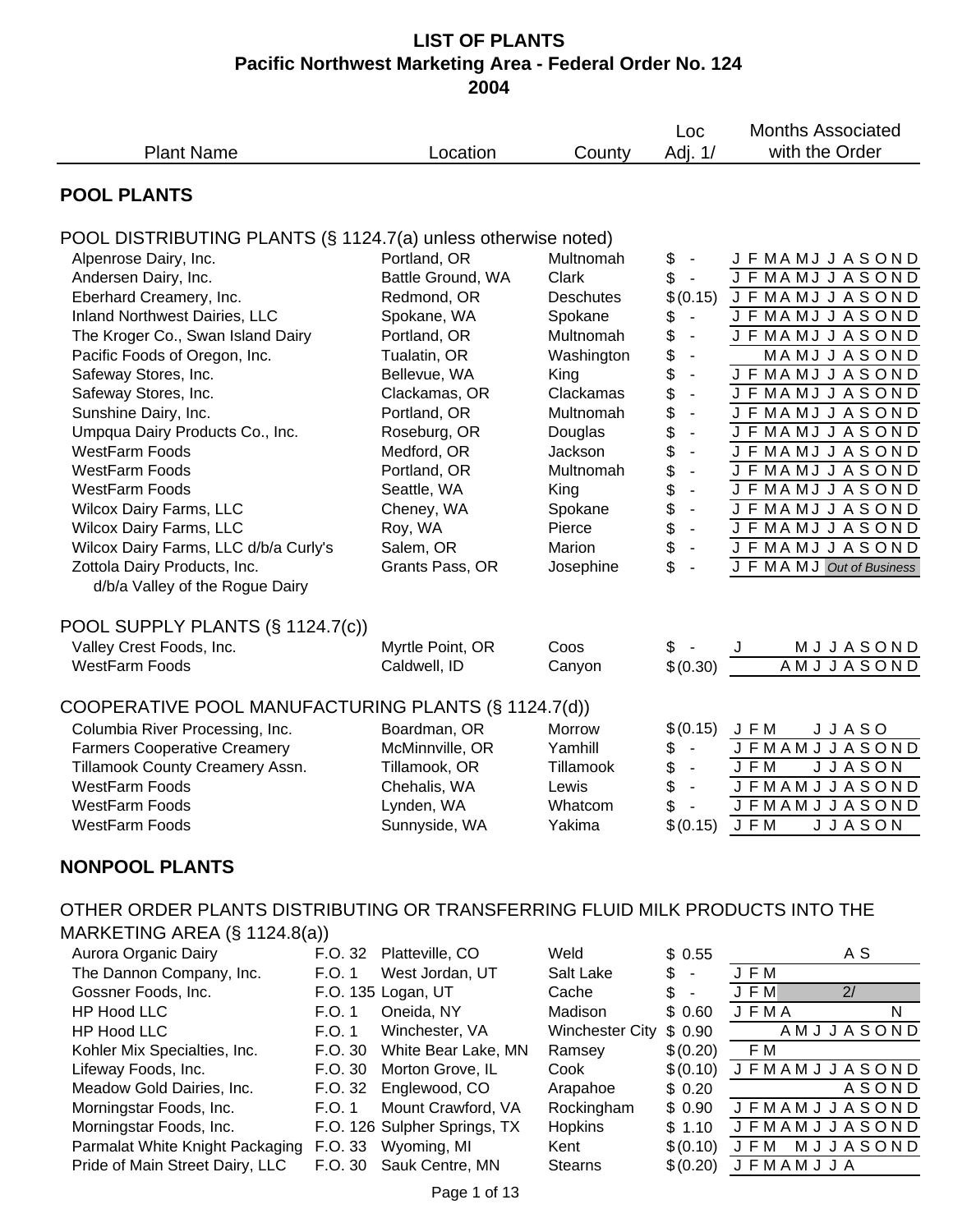| <b>Plant Name</b>                                                            |        |                              | County                     | Loc<br>Adj. 1/                 | <b>Months Associated</b><br>with the Order |
|------------------------------------------------------------------------------|--------|------------------------------|----------------------------|--------------------------------|--------------------------------------------|
| <b>NONPOOL PLANTS (continued)</b>                                            |        |                              |                            |                                |                                            |
| OTHER ORDER PLANTS DISTRIBUTING OR TRANSFERRING FLUID MILK PRODUCTS INTO THE |        |                              |                            |                                |                                            |
| MARKETING AREA (§ 1124.8(a)) (continued)                                     |        |                              |                            |                                |                                            |
| Schroeder Milk Company, Inc.                                                 |        | F.O. 30 Maplewood, MN        | Ramsey                     | \$(0.20)                       | J<br>D                                     |
| <b>Shamrock Foods Company</b>                                                |        | F.O. 131 Phoenix, AZ         | Maricopa                   | \$0.45                         | <b>FMAMJJASOND</b>                         |
| Steuben Foods, Inc.                                                          | F.O. 1 | Elma, NY                     | Erie                       | \$0.30                         | <b>JFMAMJJAS</b><br>N                      |
| <b>WestFarm Foods</b>                                                        |        | F.O. 135 Boise, ID           | Ada                        | $$(0.30)$ JFM                  | 2/                                         |
| PRODUCER-HANDLER PLANTS (§ 1124.8(b) & .10)                                  |        |                              |                            |                                |                                            |
| Aurora Organic Dairy                                                         |        | Platteville, CO              | Weld                       | \$0.55                         | OND                                        |
| Graafstra Dairy, Inc.                                                        |        | Arlington, WA                | Snohomish                  | $\frac{1}{2}$<br>$\sim$        | <b>JFMAMJJASOND</b>                        |
| d/b/a Country Charm Dairy                                                    |        |                              |                            |                                |                                            |
| Edward and/or Aileen Brandsma<br>d/b/a Edaleen Dairy                         |        | Lynden, WA                   | Whatcom                    | \$<br>$\overline{\phantom{a}}$ | <b>JFMAMJJASOND</b>                        |
| Faith Dairy, Inc.                                                            |        | Tacoma, WA                   | Pierce                     | \$<br>$\overline{\phantom{a}}$ | <b>JFMAMJJASOND</b>                        |
| Lochmead Farms, Inc.                                                         |        | Junction City, OR            | Lane                       | \$<br>$\blacksquare$           | <b>JFMAMJJASOND</b>                        |
| d/b/a Lochmead Dairy                                                         |        |                              |                            |                                |                                            |
| Robert J. Mallorie, et al.                                                   |        | Silverton, OR                | Marion                     | \$<br>$\blacksquare$           | <b>JFMAMJJASOND</b>                        |
| d/b/a Mallorie's Dairy, Inc.                                                 |        |                              |                            |                                |                                            |
| Noris Dairy, Inc.                                                            |        | Scio, OR                     | Linn                       | \$<br>$\blacksquare$           | <b>JFMAMJJASOND</b>                        |
| Smith Brothers Farms, Inc.                                                   |        | Kent, WA                     | King                       | \$<br>$\blacksquare$           | <b>JFMAMJJASOND</b>                        |
| PARTIALLY REGULATED DISTRIBUTING PLANTS (§ 1124.8(c))                        |        |                              |                            |                                |                                            |
| Cacique, Inc.                                                                |        | City of Industry, CA         | Los Angeles                | \$0.20                         | JFMAMJJASOND                               |
| Country Classic Dairies, Inc.                                                |        | Bozeman, MT                  | Gallatin                   | \$(0.30)                       | AMJJASOND                                  |
| Crystal Cream & Butter Company                                               |        | Sacramento, CA               | Sacramento                 | \$(0.20)                       | SOND<br>J.                                 |
| The Dannon Company, Inc.                                                     |        | Fort Worth, TX               | Tarrant                    | \$1.10                         | <b>JASOND</b><br>J F M                     |
| The Dannon Company, Inc.                                                     |        | West Jordan, UT              | Salt Lake                  | \$                             | AMJJASOND                                  |
| Farmdale Creamery, Inc.                                                      |        | San Bernardino, CA           | San Bernardino             | \$(0.10)                       | JFMA<br>OND                                |
| Gossner Foods, Inc.                                                          |        | Logan, UT                    | Cache                      | \$                             | AMJJASOND                                  |
| Heritage Foods, LLC                                                          |        | Santa Ana, CA                | Orange                     | \$0.20                         | <b>JFMAMJJASOND</b>                        |
| Jasper Products, LLC                                                         |        | Joplin, MO                   | Jasper                     | \$0.30                         | <b>JFMAMJJASOND</b>                        |
| Kohler Mix Specialties, Inc.                                                 |        | White Bear Lake, MN          | Ramsey                     | \$(0.20)                       | <b>JASOND</b>                              |
| Meadow Gold Dairies, Inc.<br>Morningstar Foods, Inc.                         |        | Kalispell, MT<br>Gustine, CA | <b>Flat Head</b><br>Merced | \$(0.30)                       | <b>JFMAMJJASOND</b><br><b>JFMAMJJASOND</b> |
| <b>Rockview Farms</b>                                                        |        | Downey, CA                   | Los Angeles                | \$(0.20)<br>\$0.20             | N D                                        |
| <b>WestFarm Foods</b>                                                        |        | Boise, ID                    | Ada                        | \$(0.30)                       | AMJJASOND                                  |
|                                                                              |        |                              |                            |                                |                                            |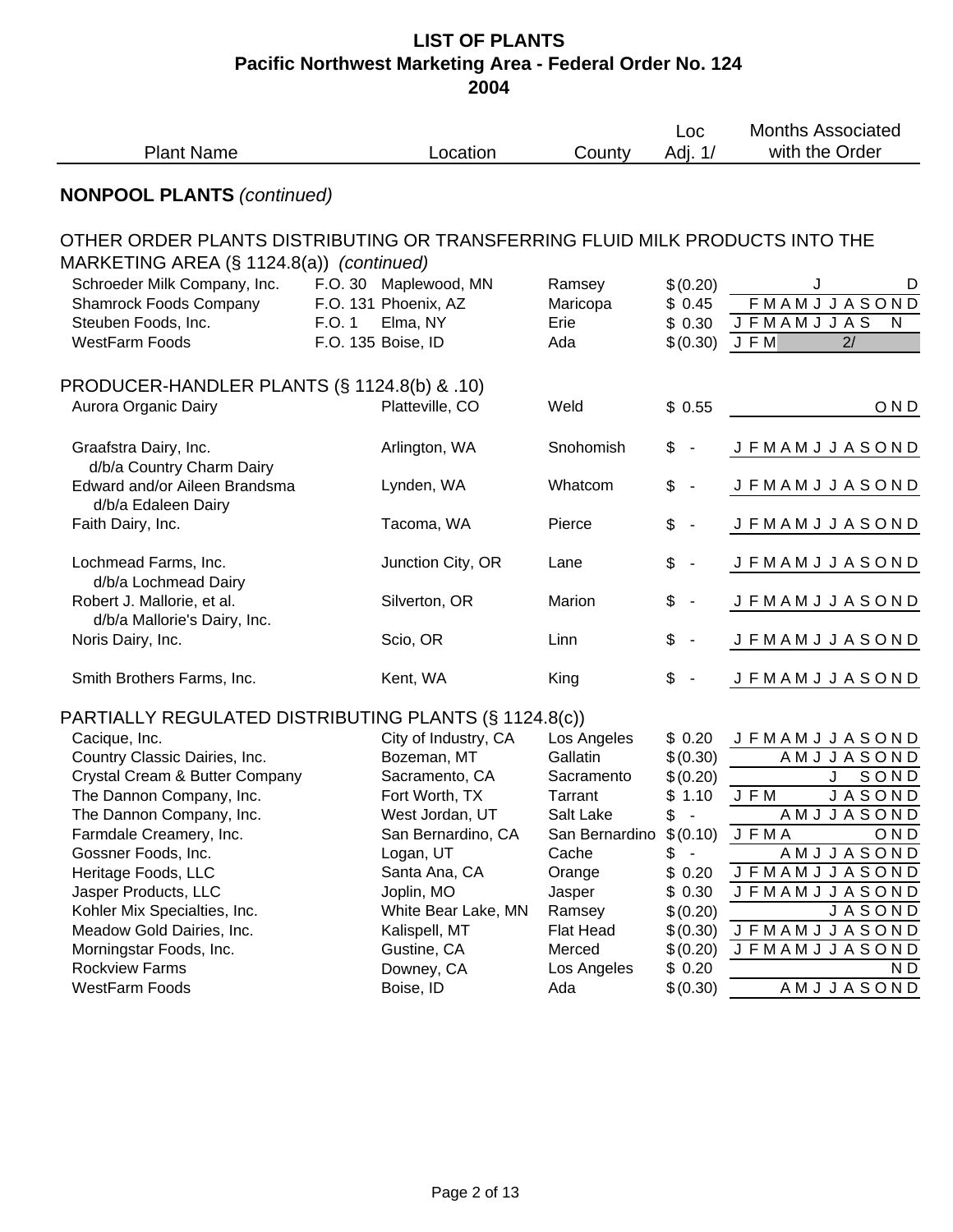|                                                      |                      |                        | Loc                            | <b>Months Associated</b>        |
|------------------------------------------------------|----------------------|------------------------|--------------------------------|---------------------------------|
| <b>Plant Name</b>                                    | Location             | County                 | Adj. 1/                        | with the Order                  |
|                                                      |                      |                        |                                |                                 |
| <b>NONPOOL PLANTS (continued)</b>                    |                      |                        |                                |                                 |
| EXEMPT PLANTS $(\S 1124.8(e))$                       |                      |                        |                                |                                 |
| <b>Washington State University</b>                   | Pullman, WA          | Whitman                | \$                             | <b>JFMAMJJASOND</b>             |
| <b>Springfield Creamery</b>                          | Eugene, OR           | Lane                   | \$                             | <b>JFMAMJJASOND</b>             |
| OTHER NONPOOL PLANTS (§ 1124.8)                      |                      |                        |                                |                                 |
| Ajinomoto Frozen Foods USA, Inc. (CFPE) Portland, OR |                      | Multnomah              | \$                             | <b>JFMA</b>                     |
| Alta Dena Certified Dairy                            | City of Industry, CA | Los Angeles            | \$0.20                         | N                               |
| Appel Farm                                           | Ferndale, WA         | Whatcom                | \$<br>$\blacksquare$           | <b>JFMAMJJASOND</b>             |
| Arctic Ice Cream Novelties, Inc.                     | Seattle, WA          | King                   | \$                             | <b>JFMAMJJASON</b>              |
| Associated Milk Producers, Inc.                      | New Ulm, MN          | <b>Brown</b>           | \$(0.20)                       | <b>JFMAM</b><br>SON             |
| Associated Milk Producers, Inc.                      | Rochester, MN        | Olmsted                | \$(0.20)                       | <b>JFMAMJJASOND</b>             |
| Auburn Dairy Products, Inc.                          | Auburn, WA           | King                   | \$<br>$\overline{\phantom{a}}$ | <b>JFMAMJJASOND</b>             |
| Bird's Eye Foods (CFPE)                              | Tacoma, WA           | Pierce                 | \$<br>$\blacksquare$           | <b>JFMAMJJASOND</b>             |
| Coast Mountain Ice Cream                             | Chilliwack, BC       | <b>CANADA</b>          | \$(0.30)                       | <b>JFMAMJJASOND</b>             |
| Columbia River Processing, Inc.                      | Boardman, OR         | Morrow                 | \$(0.15)                       | N                               |
| Country Classic Dairies, Inc.                        | Bozeman, MT          | Gallatin               | \$(0.30)                       | J F M                           |
| Cream o'Weber, Inc. 3/                               | Salt Lake City, UT   | Salt Lake              | \$                             | <b>JFMAMJJASON</b>              |
| Crystal Cream & Butter Company                       | Sacramento, CA       | Sacramento             | \$(0.20)                       | <b>JFMAMJ</b><br>A              |
| Cyrus O'Leary's Pies (CFPE)                          | Spokane, WA          | Spokane                | \$                             | AMJJASO                         |
| Dairy Farmers of America, Inc.                       | Hughson, CA          | Stanislaus             | \$(0.20)                       | MJJASOND<br>J                   |
| Deluxe Ice Cream                                     | Salem, OR            | Marion                 | \$<br>$\overline{\phantom{a}}$ | <b>JFMAMJJASOND</b>             |
| Dutch Girl Ice Cream                                 | Eugene, OR           | Lane                   | \$                             | <b>JFMAMJJASOND</b>             |
| Earth Island (CFPE)                                  | Chatsworth, CA       | Los Angeles            | \$<br>0.20                     | MAMJ<br><b>ASOND</b>            |
| Ever Fresh Fruit Co. (CFPE)                          | Boring, OR           | Multnomah              | \$<br>$\overline{\phantom{a}}$ | AMJJ<br>SO<br>D                 |
| Franz Bakery (CFPE)                                  | Portland, OR         | Multnomah              | \$<br>$\overline{\phantom{a}}$ | J<br>S                          |
| Froylan Cheese Factory, Inc.                         | Springfield, OR      | Lane                   | \$                             | <b>JFMAMJJAS</b>                |
| GFF, Inc. (CFPE)                                     | Los Angeles, CA      | Los Angeles            | \$0.20                         | J<br>A M J<br>A<br>$\circ$<br>D |
| Glanbia Foods, Inc.                                  | Gooding, ID          | Gooding                | \$(0.30)                       | $\circ$<br>J J<br>J F           |
| Glanbia Foods, Inc.                                  | Twin Falls, ID       | <b>Twin Falls</b>      | \$(0.30)                       | F                               |
| <b>Golden Glen Creamery</b>                          | Bow, WA              | Skagit                 | \$                             | <b>ASOND</b>                    |
| Good Humor-Breyers                                   | Huntington, IN       | Huntington             | \$(0.10)                       | D                               |
| Gourmet Cuisine, Inc. (CFPE)                         | Bellingham, WA       | Whatcom                | \$ -                           | J F M<br>SOND                   |
| <b>Grassland Dairy</b>                               | Greenwood, WI        | Clark                  | \$(0.20)                       | <b>JFMAMJJASOND</b>             |
| Green Garden Food Products, Inc. (CFPE)              | Kent, WA             | King                   | \$                             | <b>JFMAMJJASOND</b>             |
| HP Hood LLC 4/                                       | Winchester, VA       | <b>Winchester City</b> | \$0.90                         | J F                             |
| Hollandia Dairy                                      | San Marcos, CA       | San Diego              | \$0.20                         | $\mathsf{N}\ \mathsf{D}$        |
| <b>Humboldt Creamery</b>                             | Fortuna, CA          | Humboldt               | \$(0.10)                       | F M<br>M<br>SOND                |
| Jerome Cheese Co.                                    | Jerome, ID           | Jerome                 | \$(0.30)                       | <b>JJAS</b><br>D                |
| Kerry Ingredients                                    | Owen, WI             | Clark                  | \$(0.20)                       | S                               |
| The Kroger Co., Layton Dairy                         | Layton, UT           | Davis                  | \$<br>$\blacksquare$           | <b>ASOND</b>                    |
| Land O'Lakes                                         | Tulare, CA           | Tulare                 | \$(0.30)                       | A                               |
| Larsen's Creamery                                    | Oregon City, OR      | Clackamas              | \$<br>$\sim$                   | <b>JFMAMJJASOND</b>             |
| Level Valley Dairy                                   | West Bend, WI        | Washington             | \$(0.15)                       | MAMJJASOND                      |
| Lite House Cheese Co.                                | Sandpoint, ID        | <b>Bonner</b>          | \$                             | <b>JFMAMJJASOND</b>             |
| Lite House Foods (CFPE)                              | Sandpoint, ID        | <b>Bonner</b>          | \$                             | <b>JFMAMJJASOND</b>             |
| Madison Farms Butter Co.                             | Saint Louis, MO      | St. Louis              | \$0.10                         | J                               |
| Maplehurst Bakery, Inc. (CFPE)                       | Kent, WA             | King                   | \$                             | ASON                            |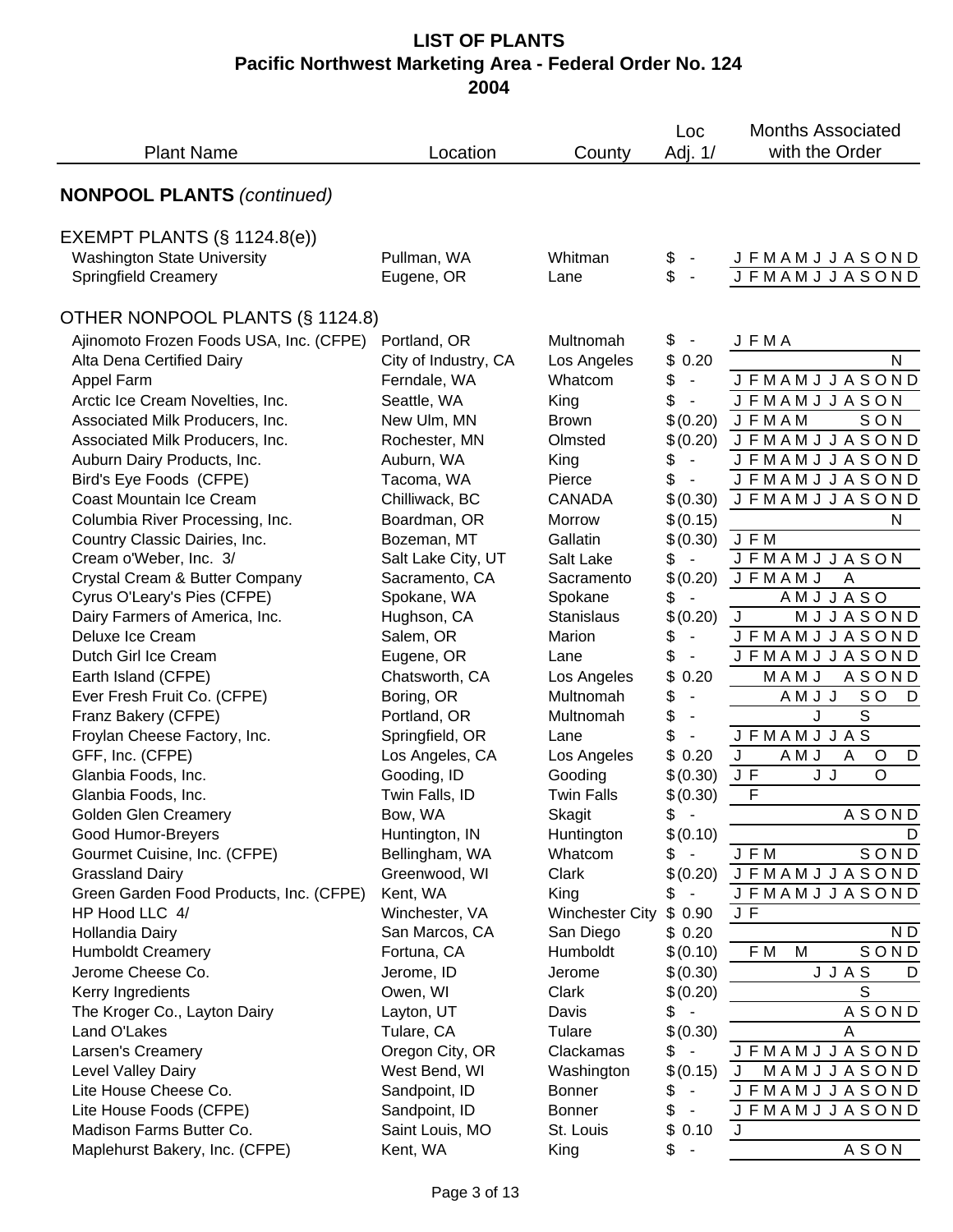| <b>Plant Name</b>                           | Location             | County            | Loc<br>Adj. 1/                 | <b>Months Associated</b><br>with the Order |
|---------------------------------------------|----------------------|-------------------|--------------------------------|--------------------------------------------|
|                                             |                      |                   |                                |                                            |
| <b>NONPOOL PLANTS (continued)</b>           |                      |                   |                                |                                            |
| OTHER NONPOOL PLANTS (§ 1124.8) (continued) |                      |                   |                                |                                            |
| Matanuska Maid, Inc.                        | Anchorage, AK        | Anchorage         | n/a                            | <b>JFMAMJJASON</b>                         |
| Meadow Gold Dairies, Inc. 3/                | Boise, ID            | Ada               | \$(0.30)                       | <b>JFMAMJJASOND</b>                        |
| Meadow Gold Dairies, Inc.                   | Billings, MT         | Yellowstone       | \$(0.30)                       | <b>JFMAMJJASOND</b>                        |
| Meadow Gold Dairies, Inc. 4/                | Delta, CO            | Delta             | \$0.10                         | J<br>M A                                   |
| Meadow Gold Dairies, Inc. 4/                | Engelwood, CO        | Arapahoe          | \$0.65                         | J                                          |
| Meadow Gold Dairies, Inc.                   | Great Falls, MT      | Cascade           | \$(0.30)                       | <b>JFMAMJJASOND</b>                        |
| Meadow Gold Dairies, Inc.                   | Missoula, MT         | Missoula          | \$(0.30)                       | <b>JFMAMJJASOND</b>                        |
| Meadow Gold Dairies, Inc. 3/                | Salt Lake City, UT   | Salt Lake         | \$<br>$\overline{\phantom{a}}$ | <b>JFMAMJJASON</b>                         |
| Model Dairy, Inc.                           | Reno, NV             | Washoe            | \$(0.20)                       | JF<br>AMJJASOND                            |
| National Farmers Organization               | Turlock, CA          | <b>Stanislaus</b> | \$(0.20)                       | JAS<br>Μ                                   |
| Oregon Gourmet Cheeses, LLC                 | Albany, OR           | <b>Benton</b>     | \$<br>$\blacksquare$           | MJJASOND                                   |
| Pacific Foods of Oregon, Inc. (CFPE)        | Tualatin, OR         | Washington        | \$<br>$\overline{\phantom{a}}$ | <b>JJAS</b><br>J F M<br>D                  |
| <b>Pleasant Valley Dairy</b>                | Ferndale, WA         | Whatcom           | \$<br>$\overline{\phantom{a}}$ | <b>JFMAMJJASOND</b>                        |
| Punjab Milk Foods, Inc.                     | Surrey, BC           | <b>CANADA</b>     | \$(0.30)                       | <b>JFMAMJJASOND</b>                        |
| Queseria Bendita                            | Yakima, WA           | Yakima            | \$(0.15)                       | <b>JFMAMJJASOND</b>                        |
| Reser's Fine Foods, Inc. (CFPE)             | Beaverton, OR        | Washington        | \$<br>$\blacksquare$           | <b>JFMAMJJASOND</b>                        |
| Reser's Fine Foods, Inc. (CFPE)             | Pasco, WA            | Franklin          | \$(0.15)                       | <b>JFMAMJJASOND</b>                        |
| Robinson Dairy, Inc. 4/                     | Denver, CO           | Denver            | \$0.65                         | <b>JFMAMJJASOND</b>                        |
| Rogue River Valley Creamery                 | Central Point, OR    | Jackson           | \$<br>$\blacksquare$           | <b>JFMAMJJASOND</b>                        |
| Royal Crest Dairy, Inc. 4/                  | Longmont, CO         | Denver            | \$<br>0.65                     | MJJASOND                                   |
| Safeway Stores, Inc. (Ice Cream Dept.)      | Bellevue, WA         | King              | \$<br>$\overline{\phantom{a}}$ | <b>JFMAMJJASOND</b>                        |
| Sinton Dairy Foods, Co. 4/                  | Colorado Springs, CO | El Paso           | \$0.65                         | <b>JFMAMJJASOND</b>                        |
| Sorrento Lactalis, Inc.                     | Nampa, ID            | Canyon            | \$(0.30)                       | J F<br><b>JASOND</b>                       |
| Stockpot Soups (CFPE)                       | Woodinville, WA      | Snohomish         | \$<br>$\overline{\phantom{a}}$ | <b>ASOND</b>                               |
| Stoker Wholesale, Inc.                      | Burley, ID           | Cassia            | \$(0.30)                       | <b>ASOND</b>                               |
| Sunshine Dairy, Inc. (East)                 | Portland, OR         | Multnomah         | \$                             | <b>JFMAMJJASOND</b>                        |
| Tillamook County Creamery Assn.             | Tillamook, OR        | Tillamook         | \$                             | $\overline{AM}$<br>D                       |
| Valley Crest Foods, Inc.                    | Myrtle Point, OR     | Coos              | \$<br>$\overline{\phantom{a}}$ | F M A                                      |
| <b>West Point Dairy Products</b>            | Logan, UT            | Cache             | \$<br>- -                      | SO.<br>$\overline{\mathsf{J}}$             |
| <b>West Point Dairy Products</b>            | West Point, NE       | Cuming            | \$(0.10)                       | O                                          |
| <b>WestFarm Foods</b>                       | Caldwell, ID         | Canyon            | \$(0.30)                       | <b>JFMAMJJASOND</b>                        |
| <b>WestFarm Foods</b>                       | Issaquah, WA         | King              | \$<br>$\overline{\phantom{a}}$ | <b>JFMAMJJASOND</b>                        |
| <b>WestFarm Foods</b>                       | Jerome, ID           | Jerome            | \$(0.30)                       | F<br>SOND                                  |
| <b>WestFarm Foods</b>                       | Los Angeles, CA      | Los Angeles       | \$0.20                         | <b>JFMAMJJASO</b>                          |
| <b>WestFarm Foods</b>                       | San Jose, CA         | Santa Clara       | \$(0.10)                       | <b>JFMAMJJASOND</b>                        |
| <b>WestFarm Foods</b>                       | Sunnyside, WA        | Yakima            | \$(0.15)                       | A M<br>D                                   |
| Willamette Valley Cheese                    | Salem, OR            | Marion            | \$                             | <b>JFMAMJJASOND</b>                        |
| <b>Williams Bakery</b>                      | Eugene, OR           | Lane              | \$                             | JA OND                                     |
| Yocream International, Inc.                 | Portland, OR         | Multnomah         | \$                             | M A<br><b>JJASOND</b>                      |
| Zander's Creamery, Inc.                     | Cross Plains, WI     | Dane              | \$(0.15)                       | J                                          |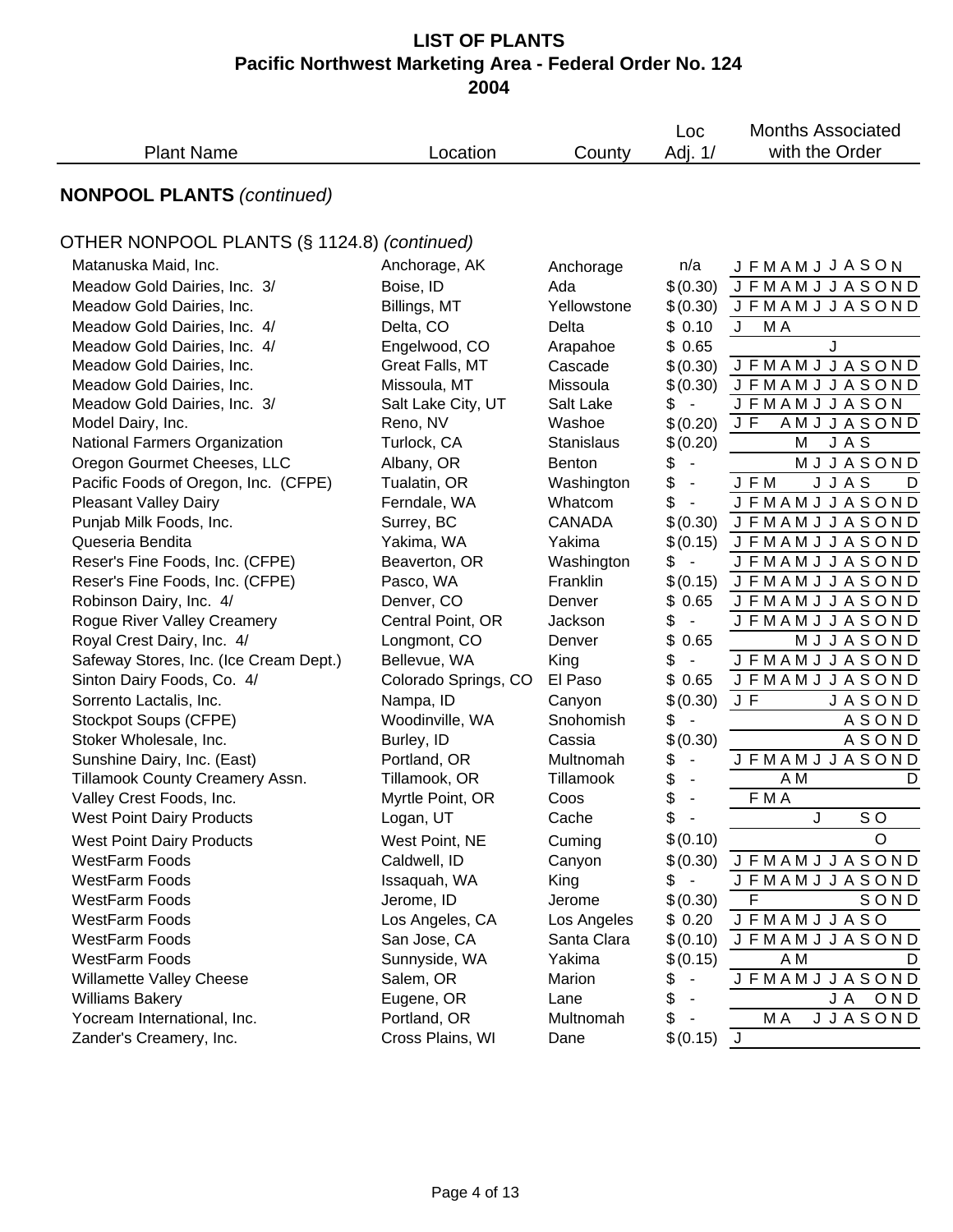| <b>Plant Name</b>                                         | Location | County           | Loc.<br>Adj. 1/ | <b>Months Associated</b><br>with the Order |
|-----------------------------------------------------------|----------|------------------|-----------------|--------------------------------------------|
| <b>COOPERATIVE ASSOCIATIONS</b>                           |          |                  |                 |                                            |
| COOPERATIVE ASSOCIATIONS QUALIFIED PURSUANT TO §1124.18   |          |                  |                 |                                            |
| Dairy Farmers of America, Inc.                            |          | Kansas City, MO  |                 | <b>JFMAMJJASOND</b>                        |
| <b>Farmers Cooperative Creamery</b>                       |          | McMinnville, OR  |                 | <b>JFMAMJJASOND</b>                        |
| Darigold Farms, Inc.<br>d/b/a Northwest Dairy Association |          | Seattle, WA      |                 | <b>JFMAMJJASOND</b>                        |
| Northwest Independent Milk Producers Association          |          | Mount Vernon, WA |                 | <b>JFMAMJJASOND</b>                        |
| <b>Tillamook County Creamery Association</b>              |          | Tillamook, OR    |                 | <b>J F M A M J J A S O N D</b>             |
| <b>COOPERATIVE RESERVE SUPPLY UNITS</b>                   |          |                  |                 |                                            |
| COOPERATIVE ASSOCIATIONS QUALIFIED PURSUANT TO §1124.11   |          |                  |                 |                                            |

Northwest Independent Milk Producers Association Mount Vernon, WA J F M A M J J A S O N D

1/ Location adjustments are relative to King County, Washington, Class I differential of \$1.90.

2/ Western Order (F.O. 135) was terminated April 1, 2004.

3/ In January, February, and March, handler was a fully regulated plant under the former Western Order (F.O. 135). Handler received packaged fluid milk products from plants fully regulated under the Pacific Northwest Order (F.O. 124), but did not have route sales into FO 124.

4/ Hander is fully regulated under another Federal order. Handler received packaged fluid milk products from plants fully regulated under the Pacific Northwest Order (F.O. 124), but did not have route sales into the marketing area in the indicated months.

CFPE - Commercial Food Processing Establishment (Class II)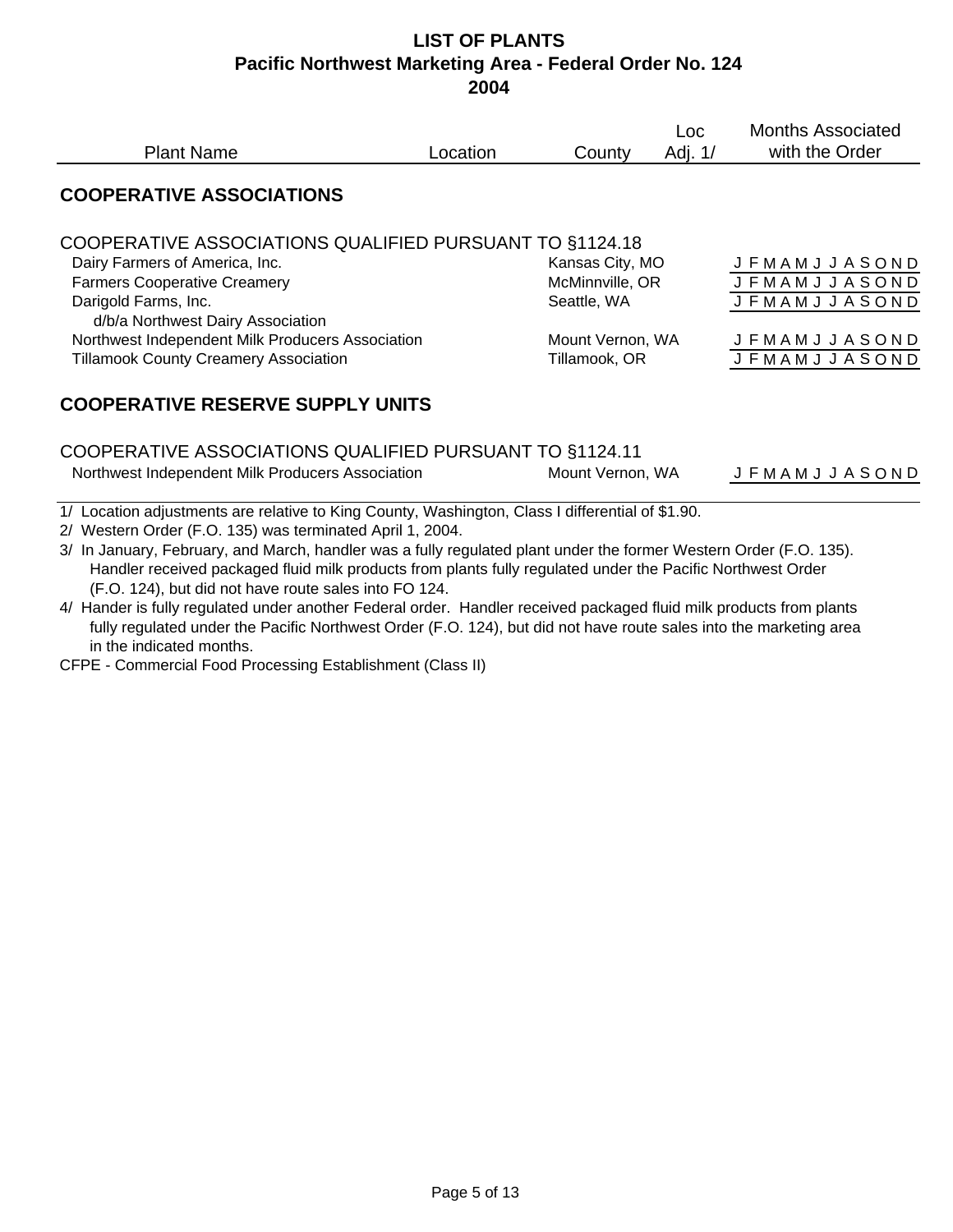| <b>Plant Name</b>                                                                                                                                        |         | Location                                               | County                           | Loc<br>Adj. 1/                     | <b>Months Associated</b><br>with the Order                        |
|----------------------------------------------------------------------------------------------------------------------------------------------------------|---------|--------------------------------------------------------|----------------------------------|------------------------------------|-------------------------------------------------------------------|
| <b>POOL PLANTS</b>                                                                                                                                       |         |                                                        |                                  |                                    |                                                                   |
| POOL DISTRIBUTING PLANTS (§ 1131.7(a) unless otherwise noted)<br>The Kroger Co., Tolleson Dairy<br>Safeway Stores, Inc.<br><b>Shamrock Foods Company</b> |         | Tolleson, AZ<br>Tempe, AZ<br>Phoenix, AZ               | Maricopa<br>Maricopa<br>Maricopa | \$<br>$\sim$<br>\$<br>$\sim$<br>\$ | <b>JFMAMJJASOND</b><br><b>JFMAMJJASOND</b><br><b>JFMAMJJASOND</b> |
| COOPERATIVE POOL MANUFACTURING PLANTS (§ 1131.7(d))<br>United Dairymen of Arizona                                                                        |         | Tempe, AZ                                              | Maricopa                         | \$<br>$\overline{\phantom{a}}$     | <b>JFMAMJJASOND</b>                                               |
| <b>NONPOOL PLANTS</b>                                                                                                                                    |         |                                                        |                                  |                                    |                                                                   |
| OTHER ORDER PLANTS DISTRIBUTING OR TRANSFERRING FLUID MILK PRODUCTS INTO THE<br>MARKETING AREA (§ 1131.8(a))                                             |         |                                                        |                                  |                                    |                                                                   |
| Aurora Organic Dairy<br>Cream o'Weber, Inc.                                                                                                              |         | F.O. 32 Platteville, CO<br>F.O. 135 Salt Lake City, UT | Weld<br>Salt Lake                | \$0.10<br>\$(0.45)                 | A S<br>$\overline{2/}$<br>J F M                                   |
| Dairy Farmers of America, Inc.                                                                                                                           |         | F.O. 32 Ft. Morgan, CO                                 | Morgan                           | \$<br>$\sim$                       | J                                                                 |
| The Dannon Company, Inc.                                                                                                                                 | F.O. 1  | West Jordan, UT                                        | Salt Lake                        | \$(0.45)                           | J F M                                                             |
| Farmer's Dairy                                                                                                                                           |         | F.O. 126 El Paso, TX                                   | El Paso                          | \$(0.10)                           | <b>JFMAMJJASOND</b>                                               |
| Gossner Foods, Inc.                                                                                                                                      |         | F.O. 135 Logan, UT                                     | Cache                            | \$(0.45)                           | JFM<br>2/                                                         |
| <b>HP Hood LLC</b>                                                                                                                                       | F.O. 1  | Oneida, NY                                             | Madison                          | \$0.15                             | <b>JFMAM</b>                                                      |
| <b>HP Hood LLC</b>                                                                                                                                       | F.O. 1  | Vernon, NY                                             | Oneida                           | \$0.15                             | AMJJASOND                                                         |
| <b>HP Hood LLC</b>                                                                                                                                       | F.O. 1  | Winchester, VA                                         | Frederick                        | \$0.45                             | <b>JFMAMJJASOND</b>                                               |
| Kohler Mix Specialties, Inc.                                                                                                                             | F.O. 30 | White Bear Lake, MN                                    | Ramsey                           | \$(0.65)                           | J F M                                                             |
| Lifeway Foods, Inc.                                                                                                                                      | F.O. 30 | Morton Grove, IL                                       | Cook                             | \$(0.55)                           | $\overline{M}$ A M<br>J                                           |
| Meadow Gold Dairies, Inc.                                                                                                                                |         | F.O. 135 Salt Lake City, UT                            | Salt Lake                        | \$(0.45)                           | 2/<br>J F M                                                       |
| Morningstar Foods, Inc.                                                                                                                                  |         | F.O. 126 Sulphur Springs, TX                           | Hopkins                          | \$0.65                             | <b>JFMAMJJASOND</b>                                               |
| Pacific Foods of Oregon, Inc.                                                                                                                            |         | F.O. 124 Tualatin, OR                                  | Washington                       | \$(0.45)                           | M                                                                 |
| Parmalat White Knight Pkg.                                                                                                                               |         | F.O. 33 Wyoming, MI                                    | Kent                             | \$(0.55)                           | M<br>J<br>D                                                       |
| <b>Promised Land Dairy</b>                                                                                                                               |         | F.O. 126 Floresville, TX                               | Bexar                            | \$1.10                             | <b>JFMAMJJASOND</b>                                               |
| Safeway Stores, Inc.                                                                                                                                     |         | F.O. 124 Clackamas, OR                                 | Clackamas                        | \$(0.45)                           | J F                                                               |
| Safeway Stores, Inc.                                                                                                                                     |         | F.O. 32 Denver, CO                                     | Denver                           | \$0.20                             | <b>JFMAMJJASOND</b>                                               |
| Schroeder Milk Co., Inc.                                                                                                                                 |         | F.O. 30 Maplewood, MN                                  | Ramsey                           | \$(0.65)                           | <b>JASOND</b><br>J<br>M A M                                       |
| Steuben Foods, Inc.                                                                                                                                      | F.O. 1  | Elma, NY                                               | Erie                             | \$(0.15)                           | $\overline{S}$<br>J<br>MAMJJ<br>ND                                |
| <b>Western Quality Foods</b>                                                                                                                             |         | F.O. 126 Cedar City, UT                                | Iron                             | \$(0.75)                           | AMJJASOND                                                         |
| <b>Western Quality Foods</b>                                                                                                                             |         | F.O. 135 Cedar City, UT                                | Iron                             | \$(0.75)                           | J F M<br>2/                                                       |
| <b>WestFarm Foods</b>                                                                                                                                    |         | F.O. 135 Boise, ID                                     | Ada                              | \$(0.75)                           | 2/<br>M                                                           |
| <b>WestFarm Foods</b>                                                                                                                                    |         | F.O. 124 Portland, OR                                  | Multnomah                        | \$(0.45)                           | D                                                                 |
| PRODUCER-HANDLER PLANTS (§ 1131.8(b) & .10)                                                                                                              |         |                                                        |                                  |                                    |                                                                   |
| Aurora Organic Dairy                                                                                                                                     |         | Platteville, CO                                        | Weld                             | \$0.10                             | OND                                                               |
| Hettinga, Hein and Ellen<br>d/b/a Sarah Farms                                                                                                            |         | Yuma, AZ                                               | Yuma                             | \$(0.25)                           | <b>JFMAMJJASOND</b>                                               |
| <b>Sunrise Dairy</b>                                                                                                                                     |         | Taylor, AZ                                             | Navajo                           | \$(0.45)                           | <b>JFMAMJJASOND</b>                                               |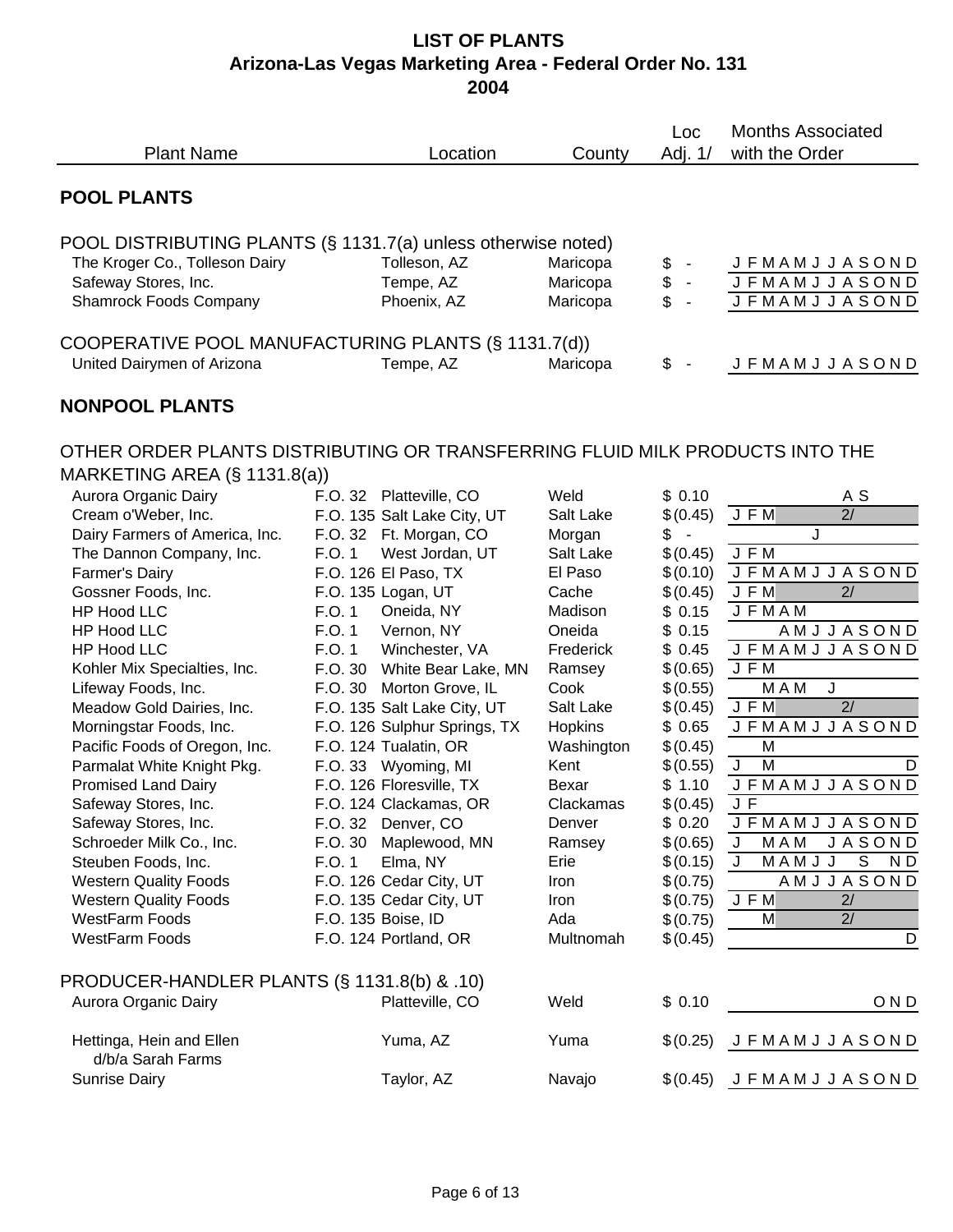| <b>NONPOOL PLANTS (continued)</b><br>PARTIALLY REGULATED DISTRIBUTING PLANTS (§ 1131.8(c))<br><b>Adohr Farms</b><br>South Gate, CA<br>Los Angeles<br>\$(0.25)<br>J<br>Los Angeles<br>City of Industry, CA<br>\$(0.25)<br>Alta Dena Certified Dairy<br>City of Industry, CA<br>Los Angeles<br>\$(0.25)<br>Cacique, Inc.<br>Country Classic Dairies, Inc.<br>Bozeman, MT<br>Gallatin<br>\$(0.75)<br>Cream o'Weber, Inc.<br>Salt Lake<br>\$(0.45)<br>Salt Lake City, UT<br>J<br>Crystal Cream & Butter Company<br>Sacramento, CA<br>\$(0.20)<br>Sacramento<br>The Dannon Company, Inc.<br><b>JFMAMJJASOND</b><br>\$0.65<br>Ft. Worth, TX<br>Tarrant<br>\$(0.45)<br>AMJJASOND<br>The Dannon Company, Inc.<br>Salt Lake<br>West Jordan, UT<br>\$(0.25)<br><b>JFMAMJJASOND</b><br><b>Driftwood Dairy</b><br>Los Angeles<br>El Monte, CA<br>San Bernardino \$(0.55)<br><b>JFMAMJJASOND</b><br>Farmdale Creamery, Inc.<br>San Bernardino, CA<br>\$(0.45)<br>AMJJASOND<br>Gossner Foods, Inc.<br>Cache<br>Logan, UT<br><b>JFMAMJJASOND</b><br>Heartland Farms 3/<br>City of Industry, CA<br>Los Angeles<br>\$(0.25)<br>Heritage Foods, LLC<br>\$(0.25)<br><b>JFMAMJJASOND</b><br>Santa Ana, CA<br>Orange<br><b>JFMAMJJASOND</b><br>Jasper Products, LLC<br>\$(0.15)<br>Joplin, MO<br>Jasper<br><b>JFMAMJJASOND</b><br>Jersey Maid Milk Products, Inc.<br>City of Commerce, CA<br>Los Angeles<br>\$(0.25)<br>Kohler Mix Specialties, Inc.<br>Sulphur Springs, TX<br>Hopkins<br>\$0.65<br>J F M<br>JASOND<br>Kohler Mix Specialties, Inc.<br>White Bear Lake, MN<br>\$(0.65)<br>Ramsey<br>Meadow Gold Dairies, Inc.<br>AMJJASOND<br>Salt Lake City, UT<br>Salt Lake<br>\$(0.45)<br>Morningstar Foods, Inc.<br>Gustine, CA<br>Merced<br>\$(0.65)<br><b>JFMAMJJASOND</b><br>Ralph's Grocery Co.<br>Compton, CA<br>\$(0.25)<br><b>JFMAMJJASOND</b><br>Los Angeles<br>Riverside, CA<br>Riverside<br>Ralph's Grocery Co.<br>\$(0.35)<br><b>JFMAMJJASOND</b><br><b>Rockview Farms</b><br>\$(0.25)<br><b>JFMAMJJASOND</b><br>Downey, CA<br>Los Angeles<br>Riverside, CA<br>Riverside<br>\$(0.35)<br><b>JFMAMJJASOND</b><br><b>Swiss Dairy</b><br>Unified Western Grocers, Inc.<br><b>JFMAMJJASOND</b><br>Los Angeles<br>\$(0.25)<br>Los Angeles, CA<br><b>WestFarm Foods</b><br>Boise, ID<br>\$(0.75)<br>Ada<br>EXEMPT PLANTS $(\S$ 1131.8(e))<br><b>Freeman Farms</b><br>Chandler, AZ<br>Maricopa<br>\$<br><b>Springfied Creamery</b><br>Eugene, OR<br>\$(0.45)<br>Lane<br>OTHER NONPOOL PLANTS (§ 1131.8)<br>W. Springfield, MA<br>Hampden<br>\$0.65<br><b>FMAM</b><br>A SO<br>Agri-Mark, Inc. 4/<br><b>JFMAMJJASOND</b><br>Alpura, Mexico<br><b>MEXICO</b><br>\$(0.25)<br>Alpura Cheese<br>$\circ$<br>Sleepy Eye, MN<br>\$(0.65)<br>Anderson Custom Processing, Inc.<br><b>Brown</b><br>SON<br>New Ulm, MN<br>\$(0.65)<br>Associated Milk Producers, Inc.<br><b>Brown</b><br><b>JJASON</b><br>Rochester, MN<br>Olmsted<br>\$(0.65)<br>Associated Milk Producers, Inc.<br>J F<br>\$0.95<br>OND<br>Brenham, TX<br>Washington<br>MJJA<br><b>Blue Bell Creamery</b><br>$\circ$<br>\$0.25<br>J<br><b>Blue Bell Creamery</b><br>Broken Arrow, OK<br>Tulsa<br>Bristol-Myers Squibb Co.<br><b>JFMAMJJASOND</b><br>Delicias, Chihuahua<br><b>MEXICO</b><br>\$(0.25)<br>\$(0.25)<br>J J<br>California Dairies, Inc.<br>Artesia, CA<br>Los Angeles<br>Tulare<br>MAMJ<br>California Dairies, Inc.<br>Tipton, CA<br>\$(0.75)<br><b>Creamland Ice Cream</b><br>Bernalillo<br>J A<br>Albuquerque, NM<br>\$<br>Dairy Farmers of America, Inc., | <b>Plant Name</b>                     | Location   | County    | Loc<br>Adj. 1/ | <b>Months Associated</b><br>with the Order |
|-----------------------------------------------------------------------------------------------------------------------------------------------------------------------------------------------------------------------------------------------------------------------------------------------------------------------------------------------------------------------------------------------------------------------------------------------------------------------------------------------------------------------------------------------------------------------------------------------------------------------------------------------------------------------------------------------------------------------------------------------------------------------------------------------------------------------------------------------------------------------------------------------------------------------------------------------------------------------------------------------------------------------------------------------------------------------------------------------------------------------------------------------------------------------------------------------------------------------------------------------------------------------------------------------------------------------------------------------------------------------------------------------------------------------------------------------------------------------------------------------------------------------------------------------------------------------------------------------------------------------------------------------------------------------------------------------------------------------------------------------------------------------------------------------------------------------------------------------------------------------------------------------------------------------------------------------------------------------------------------------------------------------------------------------------------------------------------------------------------------------------------------------------------------------------------------------------------------------------------------------------------------------------------------------------------------------------------------------------------------------------------------------------------------------------------------------------------------------------------------------------------------------------------------------------------------------------------------------------------------------------------------------------------------------------------------------------------------------------------------------------------------------------------------------------------------------------------------------------------------------------------------------------------------------------------------------------------------------------------------------------------------------------------------------------------------------------------------------------------------------------------------------------------------------------------------------------------------------------------------------------------------------------------------------------------------------------------------------------------------------------------------------------------------------------------------------------------------------------------------------------------------|---------------------------------------|------------|-----------|----------------|--------------------------------------------|
|                                                                                                                                                                                                                                                                                                                                                                                                                                                                                                                                                                                                                                                                                                                                                                                                                                                                                                                                                                                                                                                                                                                                                                                                                                                                                                                                                                                                                                                                                                                                                                                                                                                                                                                                                                                                                                                                                                                                                                                                                                                                                                                                                                                                                                                                                                                                                                                                                                                                                                                                                                                                                                                                                                                                                                                                                                                                                                                                                                                                                                                                                                                                                                                                                                                                                                                                                                                                                                                                                                                 |                                       |            |           |                |                                            |
|                                                                                                                                                                                                                                                                                                                                                                                                                                                                                                                                                                                                                                                                                                                                                                                                                                                                                                                                                                                                                                                                                                                                                                                                                                                                                                                                                                                                                                                                                                                                                                                                                                                                                                                                                                                                                                                                                                                                                                                                                                                                                                                                                                                                                                                                                                                                                                                                                                                                                                                                                                                                                                                                                                                                                                                                                                                                                                                                                                                                                                                                                                                                                                                                                                                                                                                                                                                                                                                                                                                 |                                       |            |           |                |                                            |
|                                                                                                                                                                                                                                                                                                                                                                                                                                                                                                                                                                                                                                                                                                                                                                                                                                                                                                                                                                                                                                                                                                                                                                                                                                                                                                                                                                                                                                                                                                                                                                                                                                                                                                                                                                                                                                                                                                                                                                                                                                                                                                                                                                                                                                                                                                                                                                                                                                                                                                                                                                                                                                                                                                                                                                                                                                                                                                                                                                                                                                                                                                                                                                                                                                                                                                                                                                                                                                                                                                                 |                                       |            |           |                |                                            |
|                                                                                                                                                                                                                                                                                                                                                                                                                                                                                                                                                                                                                                                                                                                                                                                                                                                                                                                                                                                                                                                                                                                                                                                                                                                                                                                                                                                                                                                                                                                                                                                                                                                                                                                                                                                                                                                                                                                                                                                                                                                                                                                                                                                                                                                                                                                                                                                                                                                                                                                                                                                                                                                                                                                                                                                                                                                                                                                                                                                                                                                                                                                                                                                                                                                                                                                                                                                                                                                                                                                 |                                       |            |           |                |                                            |
|                                                                                                                                                                                                                                                                                                                                                                                                                                                                                                                                                                                                                                                                                                                                                                                                                                                                                                                                                                                                                                                                                                                                                                                                                                                                                                                                                                                                                                                                                                                                                                                                                                                                                                                                                                                                                                                                                                                                                                                                                                                                                                                                                                                                                                                                                                                                                                                                                                                                                                                                                                                                                                                                                                                                                                                                                                                                                                                                                                                                                                                                                                                                                                                                                                                                                                                                                                                                                                                                                                                 |                                       |            |           |                | <b>JFMAMJJASOND</b>                        |
|                                                                                                                                                                                                                                                                                                                                                                                                                                                                                                                                                                                                                                                                                                                                                                                                                                                                                                                                                                                                                                                                                                                                                                                                                                                                                                                                                                                                                                                                                                                                                                                                                                                                                                                                                                                                                                                                                                                                                                                                                                                                                                                                                                                                                                                                                                                                                                                                                                                                                                                                                                                                                                                                                                                                                                                                                                                                                                                                                                                                                                                                                                                                                                                                                                                                                                                                                                                                                                                                                                                 |                                       |            |           |                | <b>JFMAMJJASOND</b>                        |
|                                                                                                                                                                                                                                                                                                                                                                                                                                                                                                                                                                                                                                                                                                                                                                                                                                                                                                                                                                                                                                                                                                                                                                                                                                                                                                                                                                                                                                                                                                                                                                                                                                                                                                                                                                                                                                                                                                                                                                                                                                                                                                                                                                                                                                                                                                                                                                                                                                                                                                                                                                                                                                                                                                                                                                                                                                                                                                                                                                                                                                                                                                                                                                                                                                                                                                                                                                                                                                                                                                                 |                                       |            |           |                | N D                                        |
|                                                                                                                                                                                                                                                                                                                                                                                                                                                                                                                                                                                                                                                                                                                                                                                                                                                                                                                                                                                                                                                                                                                                                                                                                                                                                                                                                                                                                                                                                                                                                                                                                                                                                                                                                                                                                                                                                                                                                                                                                                                                                                                                                                                                                                                                                                                                                                                                                                                                                                                                                                                                                                                                                                                                                                                                                                                                                                                                                                                                                                                                                                                                                                                                                                                                                                                                                                                                                                                                                                                 |                                       |            |           |                | <b>AMJJASOND</b>                           |
|                                                                                                                                                                                                                                                                                                                                                                                                                                                                                                                                                                                                                                                                                                                                                                                                                                                                                                                                                                                                                                                                                                                                                                                                                                                                                                                                                                                                                                                                                                                                                                                                                                                                                                                                                                                                                                                                                                                                                                                                                                                                                                                                                                                                                                                                                                                                                                                                                                                                                                                                                                                                                                                                                                                                                                                                                                                                                                                                                                                                                                                                                                                                                                                                                                                                                                                                                                                                                                                                                                                 |                                       |            |           |                | SOND                                       |
|                                                                                                                                                                                                                                                                                                                                                                                                                                                                                                                                                                                                                                                                                                                                                                                                                                                                                                                                                                                                                                                                                                                                                                                                                                                                                                                                                                                                                                                                                                                                                                                                                                                                                                                                                                                                                                                                                                                                                                                                                                                                                                                                                                                                                                                                                                                                                                                                                                                                                                                                                                                                                                                                                                                                                                                                                                                                                                                                                                                                                                                                                                                                                                                                                                                                                                                                                                                                                                                                                                                 |                                       |            |           |                |                                            |
|                                                                                                                                                                                                                                                                                                                                                                                                                                                                                                                                                                                                                                                                                                                                                                                                                                                                                                                                                                                                                                                                                                                                                                                                                                                                                                                                                                                                                                                                                                                                                                                                                                                                                                                                                                                                                                                                                                                                                                                                                                                                                                                                                                                                                                                                                                                                                                                                                                                                                                                                                                                                                                                                                                                                                                                                                                                                                                                                                                                                                                                                                                                                                                                                                                                                                                                                                                                                                                                                                                                 |                                       |            |           |                |                                            |
|                                                                                                                                                                                                                                                                                                                                                                                                                                                                                                                                                                                                                                                                                                                                                                                                                                                                                                                                                                                                                                                                                                                                                                                                                                                                                                                                                                                                                                                                                                                                                                                                                                                                                                                                                                                                                                                                                                                                                                                                                                                                                                                                                                                                                                                                                                                                                                                                                                                                                                                                                                                                                                                                                                                                                                                                                                                                                                                                                                                                                                                                                                                                                                                                                                                                                                                                                                                                                                                                                                                 |                                       |            |           |                |                                            |
|                                                                                                                                                                                                                                                                                                                                                                                                                                                                                                                                                                                                                                                                                                                                                                                                                                                                                                                                                                                                                                                                                                                                                                                                                                                                                                                                                                                                                                                                                                                                                                                                                                                                                                                                                                                                                                                                                                                                                                                                                                                                                                                                                                                                                                                                                                                                                                                                                                                                                                                                                                                                                                                                                                                                                                                                                                                                                                                                                                                                                                                                                                                                                                                                                                                                                                                                                                                                                                                                                                                 |                                       |            |           |                |                                            |
|                                                                                                                                                                                                                                                                                                                                                                                                                                                                                                                                                                                                                                                                                                                                                                                                                                                                                                                                                                                                                                                                                                                                                                                                                                                                                                                                                                                                                                                                                                                                                                                                                                                                                                                                                                                                                                                                                                                                                                                                                                                                                                                                                                                                                                                                                                                                                                                                                                                                                                                                                                                                                                                                                                                                                                                                                                                                                                                                                                                                                                                                                                                                                                                                                                                                                                                                                                                                                                                                                                                 |                                       |            |           |                |                                            |
|                                                                                                                                                                                                                                                                                                                                                                                                                                                                                                                                                                                                                                                                                                                                                                                                                                                                                                                                                                                                                                                                                                                                                                                                                                                                                                                                                                                                                                                                                                                                                                                                                                                                                                                                                                                                                                                                                                                                                                                                                                                                                                                                                                                                                                                                                                                                                                                                                                                                                                                                                                                                                                                                                                                                                                                                                                                                                                                                                                                                                                                                                                                                                                                                                                                                                                                                                                                                                                                                                                                 |                                       |            |           |                |                                            |
|                                                                                                                                                                                                                                                                                                                                                                                                                                                                                                                                                                                                                                                                                                                                                                                                                                                                                                                                                                                                                                                                                                                                                                                                                                                                                                                                                                                                                                                                                                                                                                                                                                                                                                                                                                                                                                                                                                                                                                                                                                                                                                                                                                                                                                                                                                                                                                                                                                                                                                                                                                                                                                                                                                                                                                                                                                                                                                                                                                                                                                                                                                                                                                                                                                                                                                                                                                                                                                                                                                                 |                                       |            |           |                |                                            |
|                                                                                                                                                                                                                                                                                                                                                                                                                                                                                                                                                                                                                                                                                                                                                                                                                                                                                                                                                                                                                                                                                                                                                                                                                                                                                                                                                                                                                                                                                                                                                                                                                                                                                                                                                                                                                                                                                                                                                                                                                                                                                                                                                                                                                                                                                                                                                                                                                                                                                                                                                                                                                                                                                                                                                                                                                                                                                                                                                                                                                                                                                                                                                                                                                                                                                                                                                                                                                                                                                                                 |                                       |            |           |                |                                            |
|                                                                                                                                                                                                                                                                                                                                                                                                                                                                                                                                                                                                                                                                                                                                                                                                                                                                                                                                                                                                                                                                                                                                                                                                                                                                                                                                                                                                                                                                                                                                                                                                                                                                                                                                                                                                                                                                                                                                                                                                                                                                                                                                                                                                                                                                                                                                                                                                                                                                                                                                                                                                                                                                                                                                                                                                                                                                                                                                                                                                                                                                                                                                                                                                                                                                                                                                                                                                                                                                                                                 |                                       |            |           |                |                                            |
|                                                                                                                                                                                                                                                                                                                                                                                                                                                                                                                                                                                                                                                                                                                                                                                                                                                                                                                                                                                                                                                                                                                                                                                                                                                                                                                                                                                                                                                                                                                                                                                                                                                                                                                                                                                                                                                                                                                                                                                                                                                                                                                                                                                                                                                                                                                                                                                                                                                                                                                                                                                                                                                                                                                                                                                                                                                                                                                                                                                                                                                                                                                                                                                                                                                                                                                                                                                                                                                                                                                 |                                       |            |           |                |                                            |
|                                                                                                                                                                                                                                                                                                                                                                                                                                                                                                                                                                                                                                                                                                                                                                                                                                                                                                                                                                                                                                                                                                                                                                                                                                                                                                                                                                                                                                                                                                                                                                                                                                                                                                                                                                                                                                                                                                                                                                                                                                                                                                                                                                                                                                                                                                                                                                                                                                                                                                                                                                                                                                                                                                                                                                                                                                                                                                                                                                                                                                                                                                                                                                                                                                                                                                                                                                                                                                                                                                                 |                                       |            |           |                |                                            |
|                                                                                                                                                                                                                                                                                                                                                                                                                                                                                                                                                                                                                                                                                                                                                                                                                                                                                                                                                                                                                                                                                                                                                                                                                                                                                                                                                                                                                                                                                                                                                                                                                                                                                                                                                                                                                                                                                                                                                                                                                                                                                                                                                                                                                                                                                                                                                                                                                                                                                                                                                                                                                                                                                                                                                                                                                                                                                                                                                                                                                                                                                                                                                                                                                                                                                                                                                                                                                                                                                                                 |                                       |            |           |                |                                            |
|                                                                                                                                                                                                                                                                                                                                                                                                                                                                                                                                                                                                                                                                                                                                                                                                                                                                                                                                                                                                                                                                                                                                                                                                                                                                                                                                                                                                                                                                                                                                                                                                                                                                                                                                                                                                                                                                                                                                                                                                                                                                                                                                                                                                                                                                                                                                                                                                                                                                                                                                                                                                                                                                                                                                                                                                                                                                                                                                                                                                                                                                                                                                                                                                                                                                                                                                                                                                                                                                                                                 |                                       |            |           |                |                                            |
|                                                                                                                                                                                                                                                                                                                                                                                                                                                                                                                                                                                                                                                                                                                                                                                                                                                                                                                                                                                                                                                                                                                                                                                                                                                                                                                                                                                                                                                                                                                                                                                                                                                                                                                                                                                                                                                                                                                                                                                                                                                                                                                                                                                                                                                                                                                                                                                                                                                                                                                                                                                                                                                                                                                                                                                                                                                                                                                                                                                                                                                                                                                                                                                                                                                                                                                                                                                                                                                                                                                 |                                       |            |           |                |                                            |
|                                                                                                                                                                                                                                                                                                                                                                                                                                                                                                                                                                                                                                                                                                                                                                                                                                                                                                                                                                                                                                                                                                                                                                                                                                                                                                                                                                                                                                                                                                                                                                                                                                                                                                                                                                                                                                                                                                                                                                                                                                                                                                                                                                                                                                                                                                                                                                                                                                                                                                                                                                                                                                                                                                                                                                                                                                                                                                                                                                                                                                                                                                                                                                                                                                                                                                                                                                                                                                                                                                                 |                                       |            |           |                |                                            |
|                                                                                                                                                                                                                                                                                                                                                                                                                                                                                                                                                                                                                                                                                                                                                                                                                                                                                                                                                                                                                                                                                                                                                                                                                                                                                                                                                                                                                                                                                                                                                                                                                                                                                                                                                                                                                                                                                                                                                                                                                                                                                                                                                                                                                                                                                                                                                                                                                                                                                                                                                                                                                                                                                                                                                                                                                                                                                                                                                                                                                                                                                                                                                                                                                                                                                                                                                                                                                                                                                                                 |                                       |            |           |                |                                            |
|                                                                                                                                                                                                                                                                                                                                                                                                                                                                                                                                                                                                                                                                                                                                                                                                                                                                                                                                                                                                                                                                                                                                                                                                                                                                                                                                                                                                                                                                                                                                                                                                                                                                                                                                                                                                                                                                                                                                                                                                                                                                                                                                                                                                                                                                                                                                                                                                                                                                                                                                                                                                                                                                                                                                                                                                                                                                                                                                                                                                                                                                                                                                                                                                                                                                                                                                                                                                                                                                                                                 |                                       |            |           |                |                                            |
|                                                                                                                                                                                                                                                                                                                                                                                                                                                                                                                                                                                                                                                                                                                                                                                                                                                                                                                                                                                                                                                                                                                                                                                                                                                                                                                                                                                                                                                                                                                                                                                                                                                                                                                                                                                                                                                                                                                                                                                                                                                                                                                                                                                                                                                                                                                                                                                                                                                                                                                                                                                                                                                                                                                                                                                                                                                                                                                                                                                                                                                                                                                                                                                                                                                                                                                                                                                                                                                                                                                 |                                       |            |           |                |                                            |
|                                                                                                                                                                                                                                                                                                                                                                                                                                                                                                                                                                                                                                                                                                                                                                                                                                                                                                                                                                                                                                                                                                                                                                                                                                                                                                                                                                                                                                                                                                                                                                                                                                                                                                                                                                                                                                                                                                                                                                                                                                                                                                                                                                                                                                                                                                                                                                                                                                                                                                                                                                                                                                                                                                                                                                                                                                                                                                                                                                                                                                                                                                                                                                                                                                                                                                                                                                                                                                                                                                                 |                                       |            |           |                | AMJJASOND                                  |
|                                                                                                                                                                                                                                                                                                                                                                                                                                                                                                                                                                                                                                                                                                                                                                                                                                                                                                                                                                                                                                                                                                                                                                                                                                                                                                                                                                                                                                                                                                                                                                                                                                                                                                                                                                                                                                                                                                                                                                                                                                                                                                                                                                                                                                                                                                                                                                                                                                                                                                                                                                                                                                                                                                                                                                                                                                                                                                                                                                                                                                                                                                                                                                                                                                                                                                                                                                                                                                                                                                                 |                                       |            |           |                |                                            |
|                                                                                                                                                                                                                                                                                                                                                                                                                                                                                                                                                                                                                                                                                                                                                                                                                                                                                                                                                                                                                                                                                                                                                                                                                                                                                                                                                                                                                                                                                                                                                                                                                                                                                                                                                                                                                                                                                                                                                                                                                                                                                                                                                                                                                                                                                                                                                                                                                                                                                                                                                                                                                                                                                                                                                                                                                                                                                                                                                                                                                                                                                                                                                                                                                                                                                                                                                                                                                                                                                                                 |                                       |            |           |                | <b>JFMAMJJASOND</b>                        |
|                                                                                                                                                                                                                                                                                                                                                                                                                                                                                                                                                                                                                                                                                                                                                                                                                                                                                                                                                                                                                                                                                                                                                                                                                                                                                                                                                                                                                                                                                                                                                                                                                                                                                                                                                                                                                                                                                                                                                                                                                                                                                                                                                                                                                                                                                                                                                                                                                                                                                                                                                                                                                                                                                                                                                                                                                                                                                                                                                                                                                                                                                                                                                                                                                                                                                                                                                                                                                                                                                                                 |                                       |            |           |                | <b>JFMAMJJASOND</b>                        |
|                                                                                                                                                                                                                                                                                                                                                                                                                                                                                                                                                                                                                                                                                                                                                                                                                                                                                                                                                                                                                                                                                                                                                                                                                                                                                                                                                                                                                                                                                                                                                                                                                                                                                                                                                                                                                                                                                                                                                                                                                                                                                                                                                                                                                                                                                                                                                                                                                                                                                                                                                                                                                                                                                                                                                                                                                                                                                                                                                                                                                                                                                                                                                                                                                                                                                                                                                                                                                                                                                                                 |                                       |            |           |                |                                            |
|                                                                                                                                                                                                                                                                                                                                                                                                                                                                                                                                                                                                                                                                                                                                                                                                                                                                                                                                                                                                                                                                                                                                                                                                                                                                                                                                                                                                                                                                                                                                                                                                                                                                                                                                                                                                                                                                                                                                                                                                                                                                                                                                                                                                                                                                                                                                                                                                                                                                                                                                                                                                                                                                                                                                                                                                                                                                                                                                                                                                                                                                                                                                                                                                                                                                                                                                                                                                                                                                                                                 |                                       |            |           |                |                                            |
|                                                                                                                                                                                                                                                                                                                                                                                                                                                                                                                                                                                                                                                                                                                                                                                                                                                                                                                                                                                                                                                                                                                                                                                                                                                                                                                                                                                                                                                                                                                                                                                                                                                                                                                                                                                                                                                                                                                                                                                                                                                                                                                                                                                                                                                                                                                                                                                                                                                                                                                                                                                                                                                                                                                                                                                                                                                                                                                                                                                                                                                                                                                                                                                                                                                                                                                                                                                                                                                                                                                 |                                       |            |           |                |                                            |
|                                                                                                                                                                                                                                                                                                                                                                                                                                                                                                                                                                                                                                                                                                                                                                                                                                                                                                                                                                                                                                                                                                                                                                                                                                                                                                                                                                                                                                                                                                                                                                                                                                                                                                                                                                                                                                                                                                                                                                                                                                                                                                                                                                                                                                                                                                                                                                                                                                                                                                                                                                                                                                                                                                                                                                                                                                                                                                                                                                                                                                                                                                                                                                                                                                                                                                                                                                                                                                                                                                                 |                                       |            |           |                |                                            |
|                                                                                                                                                                                                                                                                                                                                                                                                                                                                                                                                                                                                                                                                                                                                                                                                                                                                                                                                                                                                                                                                                                                                                                                                                                                                                                                                                                                                                                                                                                                                                                                                                                                                                                                                                                                                                                                                                                                                                                                                                                                                                                                                                                                                                                                                                                                                                                                                                                                                                                                                                                                                                                                                                                                                                                                                                                                                                                                                                                                                                                                                                                                                                                                                                                                                                                                                                                                                                                                                                                                 |                                       |            |           |                |                                            |
|                                                                                                                                                                                                                                                                                                                                                                                                                                                                                                                                                                                                                                                                                                                                                                                                                                                                                                                                                                                                                                                                                                                                                                                                                                                                                                                                                                                                                                                                                                                                                                                                                                                                                                                                                                                                                                                                                                                                                                                                                                                                                                                                                                                                                                                                                                                                                                                                                                                                                                                                                                                                                                                                                                                                                                                                                                                                                                                                                                                                                                                                                                                                                                                                                                                                                                                                                                                                                                                                                                                 |                                       |            |           |                |                                            |
|                                                                                                                                                                                                                                                                                                                                                                                                                                                                                                                                                                                                                                                                                                                                                                                                                                                                                                                                                                                                                                                                                                                                                                                                                                                                                                                                                                                                                                                                                                                                                                                                                                                                                                                                                                                                                                                                                                                                                                                                                                                                                                                                                                                                                                                                                                                                                                                                                                                                                                                                                                                                                                                                                                                                                                                                                                                                                                                                                                                                                                                                                                                                                                                                                                                                                                                                                                                                                                                                                                                 |                                       |            |           |                |                                            |
|                                                                                                                                                                                                                                                                                                                                                                                                                                                                                                                                                                                                                                                                                                                                                                                                                                                                                                                                                                                                                                                                                                                                                                                                                                                                                                                                                                                                                                                                                                                                                                                                                                                                                                                                                                                                                                                                                                                                                                                                                                                                                                                                                                                                                                                                                                                                                                                                                                                                                                                                                                                                                                                                                                                                                                                                                                                                                                                                                                                                                                                                                                                                                                                                                                                                                                                                                                                                                                                                                                                 |                                       |            |           |                |                                            |
|                                                                                                                                                                                                                                                                                                                                                                                                                                                                                                                                                                                                                                                                                                                                                                                                                                                                                                                                                                                                                                                                                                                                                                                                                                                                                                                                                                                                                                                                                                                                                                                                                                                                                                                                                                                                                                                                                                                                                                                                                                                                                                                                                                                                                                                                                                                                                                                                                                                                                                                                                                                                                                                                                                                                                                                                                                                                                                                                                                                                                                                                                                                                                                                                                                                                                                                                                                                                                                                                                                                 |                                       |            |           |                |                                            |
|                                                                                                                                                                                                                                                                                                                                                                                                                                                                                                                                                                                                                                                                                                                                                                                                                                                                                                                                                                                                                                                                                                                                                                                                                                                                                                                                                                                                                                                                                                                                                                                                                                                                                                                                                                                                                                                                                                                                                                                                                                                                                                                                                                                                                                                                                                                                                                                                                                                                                                                                                                                                                                                                                                                                                                                                                                                                                                                                                                                                                                                                                                                                                                                                                                                                                                                                                                                                                                                                                                                 |                                       |            |           |                | D                                          |
|                                                                                                                                                                                                                                                                                                                                                                                                                                                                                                                                                                                                                                                                                                                                                                                                                                                                                                                                                                                                                                                                                                                                                                                                                                                                                                                                                                                                                                                                                                                                                                                                                                                                                                                                                                                                                                                                                                                                                                                                                                                                                                                                                                                                                                                                                                                                                                                                                                                                                                                                                                                                                                                                                                                                                                                                                                                                                                                                                                                                                                                                                                                                                                                                                                                                                                                                                                                                                                                                                                                 |                                       |            |           |                |                                            |
|                                                                                                                                                                                                                                                                                                                                                                                                                                                                                                                                                                                                                                                                                                                                                                                                                                                                                                                                                                                                                                                                                                                                                                                                                                                                                                                                                                                                                                                                                                                                                                                                                                                                                                                                                                                                                                                                                                                                                                                                                                                                                                                                                                                                                                                                                                                                                                                                                                                                                                                                                                                                                                                                                                                                                                                                                                                                                                                                                                                                                                                                                                                                                                                                                                                                                                                                                                                                                                                                                                                 |                                       |            |           |                |                                            |
|                                                                                                                                                                                                                                                                                                                                                                                                                                                                                                                                                                                                                                                                                                                                                                                                                                                                                                                                                                                                                                                                                                                                                                                                                                                                                                                                                                                                                                                                                                                                                                                                                                                                                                                                                                                                                                                                                                                                                                                                                                                                                                                                                                                                                                                                                                                                                                                                                                                                                                                                                                                                                                                                                                                                                                                                                                                                                                                                                                                                                                                                                                                                                                                                                                                                                                                                                                                                                                                                                                                 |                                       |            |           |                |                                            |
|                                                                                                                                                                                                                                                                                                                                                                                                                                                                                                                                                                                                                                                                                                                                                                                                                                                                                                                                                                                                                                                                                                                                                                                                                                                                                                                                                                                                                                                                                                                                                                                                                                                                                                                                                                                                                                                                                                                                                                                                                                                                                                                                                                                                                                                                                                                                                                                                                                                                                                                                                                                                                                                                                                                                                                                                                                                                                                                                                                                                                                                                                                                                                                                                                                                                                                                                                                                                                                                                                                                 | d/ba/ Golden Cheese Co. of California | Corona, CA | Riverside | \$(0.35)       | J J                                        |
| M<br>Dairy Farmers of America, Inc.<br>Springfield, MO<br>Greene<br>\$(0.15)                                                                                                                                                                                                                                                                                                                                                                                                                                                                                                                                                                                                                                                                                                                                                                                                                                                                                                                                                                                                                                                                                                                                                                                                                                                                                                                                                                                                                                                                                                                                                                                                                                                                                                                                                                                                                                                                                                                                                                                                                                                                                                                                                                                                                                                                                                                                                                                                                                                                                                                                                                                                                                                                                                                                                                                                                                                                                                                                                                                                                                                                                                                                                                                                                                                                                                                                                                                                                                    |                                       |            |           |                |                                            |
| Zumbrota, MN<br>\$(0.65)<br>M<br>Dairy Farmers of America, Inc.<br>Goodhue                                                                                                                                                                                                                                                                                                                                                                                                                                                                                                                                                                                                                                                                                                                                                                                                                                                                                                                                                                                                                                                                                                                                                                                                                                                                                                                                                                                                                                                                                                                                                                                                                                                                                                                                                                                                                                                                                                                                                                                                                                                                                                                                                                                                                                                                                                                                                                                                                                                                                                                                                                                                                                                                                                                                                                                                                                                                                                                                                                                                                                                                                                                                                                                                                                                                                                                                                                                                                                      |                                       |            |           |                |                                            |
| Dean Foods of CA, Inc.<br>Buena Park, CA<br>\$(0.25)<br>Orange<br>A M                                                                                                                                                                                                                                                                                                                                                                                                                                                                                                                                                                                                                                                                                                                                                                                                                                                                                                                                                                                                                                                                                                                                                                                                                                                                                                                                                                                                                                                                                                                                                                                                                                                                                                                                                                                                                                                                                                                                                                                                                                                                                                                                                                                                                                                                                                                                                                                                                                                                                                                                                                                                                                                                                                                                                                                                                                                                                                                                                                                                                                                                                                                                                                                                                                                                                                                                                                                                                                           |                                       |            |           |                |                                            |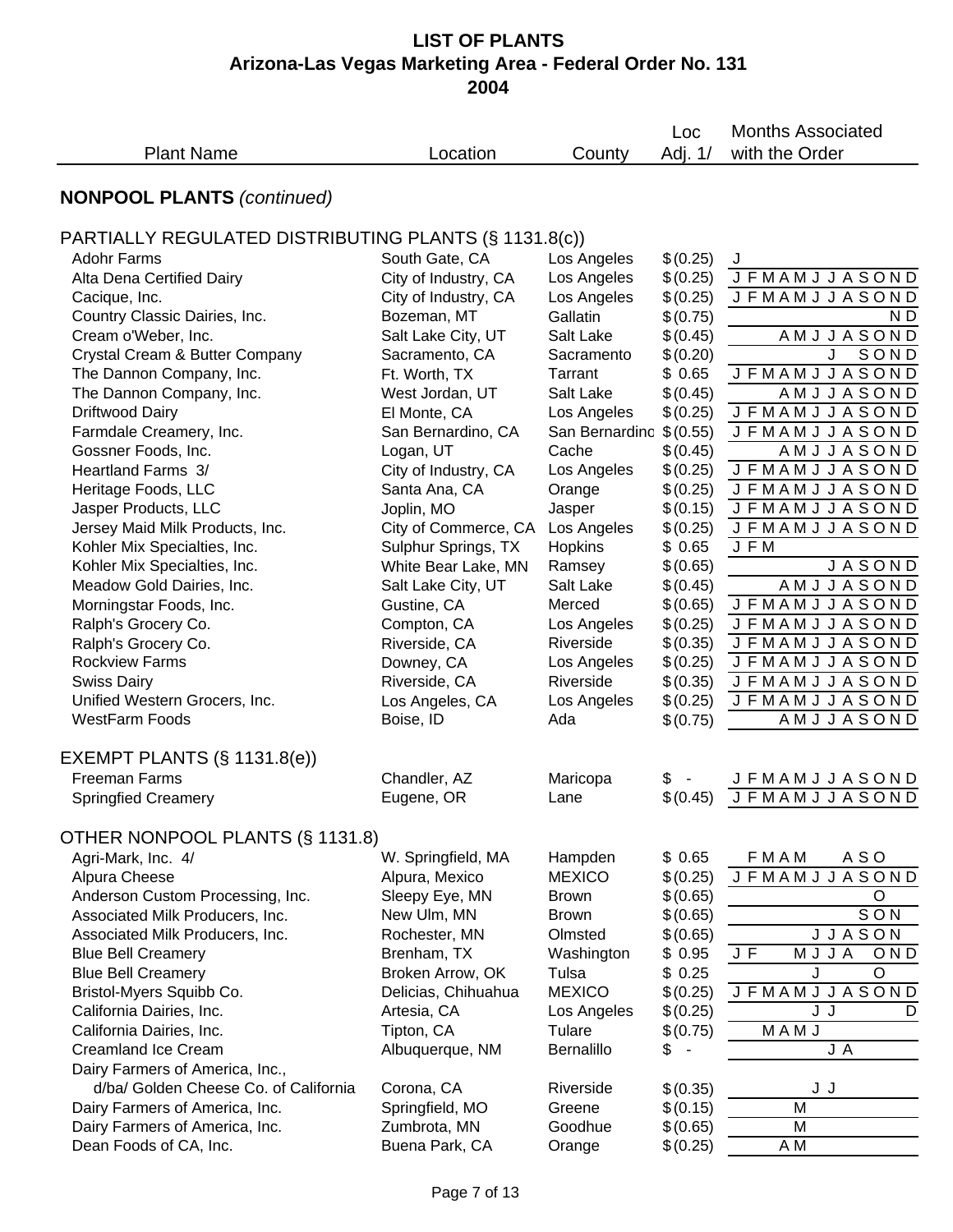|                                                                       |                                     |                   | Loc                  | <b>Months Associated</b>      |
|-----------------------------------------------------------------------|-------------------------------------|-------------------|----------------------|-------------------------------|
| <b>Plant Name</b>                                                     | Location                            | County            | Adj. 1/              | with the Order                |
| <b>NONPOOL PLANTS (continued)</b>                                     |                                     |                   |                      |                               |
| OTHER NONPOOL PLANTS (§ 1131.8)                                       | (continued)                         |                   |                      |                               |
| Dreyers Grand Ice Cream, Inc.                                         | City of Commerce, CA Los Angeles    |                   | \$(0.25)             | <b>JFMAMJJASOND</b>           |
| Dreyers Grand Ice Cream, Inc.                                         | Houston, TX                         | Harris            | \$1.25               | M<br>MJJA<br>J<br>OND         |
| Fleurdelait                                                           | City of Industry, CA                | Los Angeles       | \$(0.25)             | J                             |
| Foremost Farms USA, Cooperative 4/                                    | DePere, WI                          | <b>Brown</b>      | \$(0.60)             | F<br>J A                      |
| Foremost Farms USA, Cooperative 4/                                    | <b>Richland Center, WI</b>          | Richland          | \$(0.60)             | $\mathsf F$<br>${\sf N}$<br>J |
| Foremost Farms USA, Cooperative                                       | Sauk City, WI                       | Sauk              | \$(0.60)             | OND                           |
| Good Humor-Breyers                                                    | Henderson, NV                       | Clark             | \$(0.35)             | J                             |
| Good Humor-Breyers                                                    | Huntington, IN                      | Huntington        | \$(1.55)             | $\mathsf F$<br>OND            |
| Good Humor-Breyers                                                    | Sikeston, MO                        | Scott             | \$(0.15)             | M<br>J                        |
| Graf Creamery, Inc.                                                   | Zachow, WI                          | Shawano           | \$(0.65)             | D                             |
| <b>Grassland Dairy</b>                                                | Greenwood, WI                       | Clark             | \$(0.65)             | SOND<br>J F M<br>M J          |
| Heritage/Stremicks                                                    | Riverside, CA                       | Riverside         | \$(0.35)             | <b>JFMAMJJASOND</b>           |
| House of Flavors                                                      | Ludington, MI                       | Mason             | \$(0.55)             | J J A<br>OND                  |
| <b>Industrias Lacteas Chihuahuenses</b>                               | Querétaro, Mexico                   | <b>MEXICO</b>     | \$(0.25)             | J F                           |
| Instant Whip                                                          | Phoenix, AZ                         | Maricopa          | \$<br>$\blacksquare$ | <b>JFMAMJJASOND</b>           |
| Kellers Creamery, LLC                                                 | Winnsboro, TX                       | Wood              | \$0.65               | F<br>N                        |
| Kemps LLC 4/5/                                                        | Minneapolis, MN                     | Hennepin          | \$(0.65)             | <b>JFMAMJ</b><br>N            |
| Kemps LLC 4/5/                                                        | Rochester, MN                       | Olmsted           | \$(0.65)             | M A M                         |
| Kerry Ingredients                                                     | Beloit, WI                          | Rock              | \$(0.60)             | Α                             |
| Kerry Ingredients                                                     | Jackson, WI                         | Washington        | \$(0.60)             | Α<br>A                        |
| Kerry Ingredients                                                     | Owen, WI                            | Clark             | \$(0.65)             | N <sub>D</sub>                |
| Kohler Mix Specialties, Inc.                                          | Sulphur Springs, TX                 | Hopkins           | \$0.65               | MJJA                          |
| Kohler Mix Specialties, Inc.                                          | White Bear Lake, MN                 | Ramsey            | \$(0.65)             | M J                           |
| <b>Kraft Foods</b>                                                    | Beaver Dam, WI                      | Dodge             | \$(0.60)             | <b>JFMAMJJASOND</b>           |
| <b>Kraft Foods</b>                                                    | Bentonville, AR                     | <b>Benton</b>     | \$0.25               | J<br>M<br>M J J<br>N D        |
| <b>Kraft Foods</b>                                                    | Rupert, ID                          | Minidoka          | \$(0.75)             | <b>FMAMJJASOND</b>            |
| <b>Kraft Foods</b>                                                    | Springfield, MO                     | Greene            | \$(0.15)             | <b>JFMAMJJ</b><br>OND         |
| Land O'Lakes, Inc.                                                    | Tulare, CA                          | Tulare            | \$(0.75)             | $\overline{O}$                |
| <b>Level Valley Creamery</b>                                          | Antioch, TN                         | Davidson          | \$0.25               | $\mathsf F$<br>ND             |
| Level Valley Dairy                                                    | West Bend, WI                       | Washington        | \$(0.60)             | F M<br>$\overline{s}$         |
| <b>Madison Dairy Products</b>                                         | Madison, WI                         | Dane              | \$(0.60)             | A S<br>M<br>J<br>N            |
| Milk Products of Alabama                                              | Decatur, AL                         | Morgan            | \$0.55               | MAMJJA                        |
| Oak Farms Dairy 4/                                                    | San Antonio, TX                     | Bexar             | \$1.10               | J                             |
| Prairie Farms Dairy, Inc.                                             |                                     |                   |                      |                               |
| d/b/a Madison Farms Butter, LLC                                       | St. Louis, MO                       | St. Louis         | \$(0.35)             | M J J                         |
| Queensboro Farm Products, Inc. 4/                                     | Canastota, NY                       | Madison           | \$0.60               | N                             |
| Ross Laboratories (CFPE)                                              | Tempe, AZ                           | Maricopa          | \$<br>$\sim$         | <b>JFMAMJJASOND</b>           |
| Safeway Stores, Inc.                                                  | City of Commerce, CA                | Los Angeles       | \$(0.25)             | J                             |
| Safeway Stores, Inc. (Ice Cream)                                      | Phoenix, AZ                         | Maricopa          | \$<br>$\blacksquare$ | <b>JFMAMJJASOND</b>           |
| <b>Schreiber Foods</b>                                                | St. Louis, MO                       | St. Louis         | \$(0.35)             | M<br>SON                      |
| <b>Schreiber Foods</b>                                                | Stephenville, TX                    | Erath             | \$ 0.65              | SON<br>J F M                  |
| Select Milk Producers, Inc. (Plant 5)                                 | Dexter, NM                          | Chaves            | \$(0.25)             | J                             |
| Southwest Ice Cream                                                   | McKinney, TX<br>Sulphur Springs, TX | Collin<br>Hopkins | \$0.65<br>\$0.65     | J F<br>M J J<br>J             |
| <b>Sulphur Springs Cultured Specialties</b><br>Swiss Valley Farms Co. | Luana, IA                           | Clayton           | \$(0.60)             | J                             |
| Swiss Valley Farms Co. 4/                                             | Platteville, WI                     | Grant             | \$(0.60)             | A S                           |
| Turkey Hill Dairy, Inc. 4/                                            | Conestoga, PA                       | Lancaster         | \$0.55               | F<br>O <sub>N</sub>           |
|                                                                       |                                     |                   |                      |                               |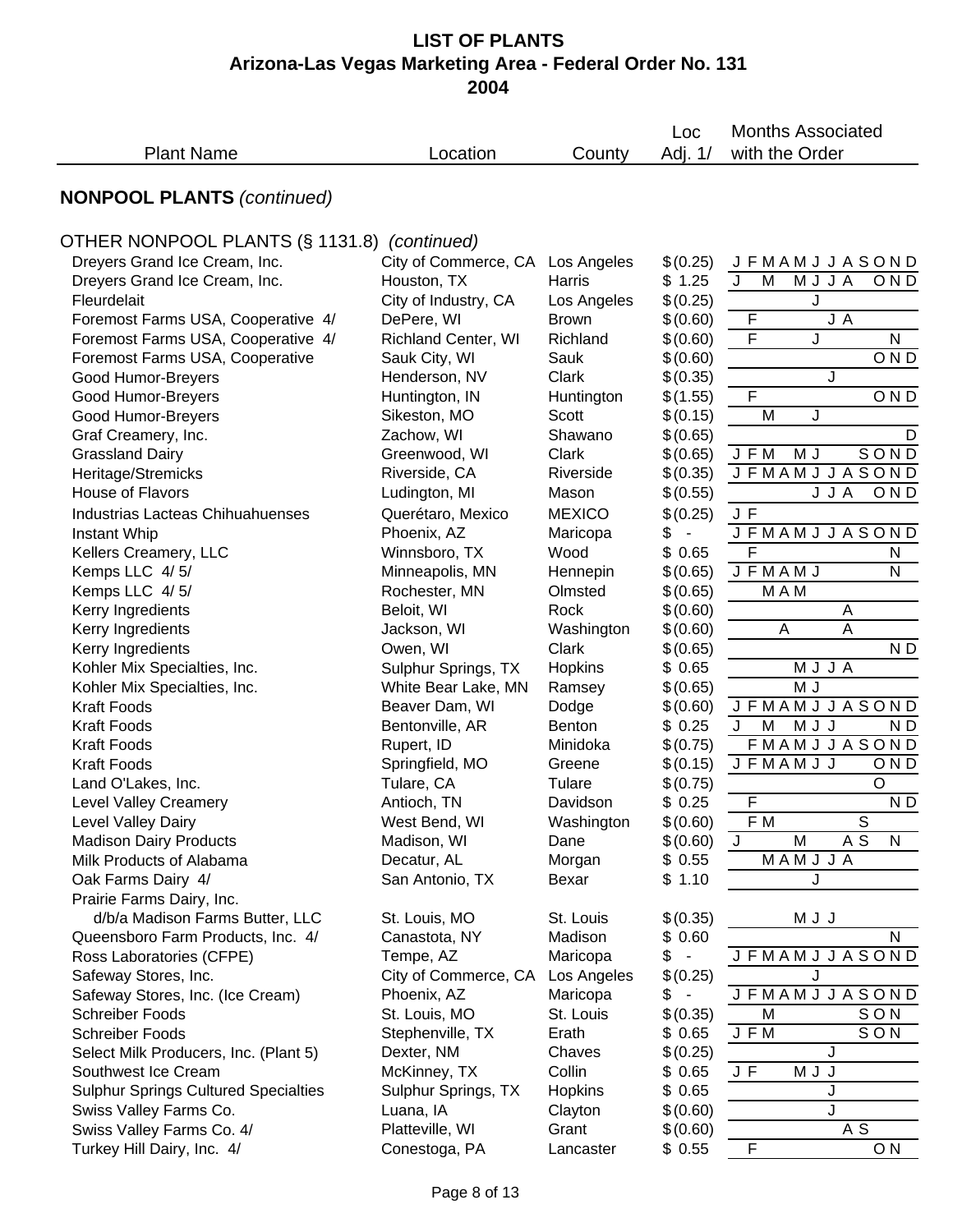|                                                         |                  |                 | <b>Loc</b> | Months Associated               |
|---------------------------------------------------------|------------------|-----------------|------------|---------------------------------|
| <b>Plant Name</b>                                       | Location         | County          | Adj. 1/    | with the Order                  |
| <b>NONPOOL PLANTS (continued)</b>                       |                  |                 |            |                                 |
| OTHER NONPOOL PLANTS (§ 1131.8)                         | (continued)      |                 |            |                                 |
| United Dairy Farmers 4/                                 | Cincinnati, OH   | <b>Hamilton</b> | \$(0.15)   | SO.<br>D                        |
| Valley Milk Products 4/                                 | Strasburg, VA    | Shanandoah      | \$0.90     | N                               |
| <b>Wayne Dairy</b>                                      | Richmond, IN     | Wayne           | \$(0.35)   | O <sub>N</sub>                  |
| Wells Dairy, Inc.                                       | Le Mars, IA      | Plymouth        | \$(0.60)   | JASOND<br><b>JFMAMJ</b>         |
| Wells Dairy, Inc.                                       | St. George, UT   | Washington      | \$(0.75)   | F                               |
| <b>West Point Dairy Products</b>                        | Logan, UT        | Cache           | \$(0.45)   | <b>JFMAMJ</b><br>O <sub>N</sub> |
| <b>West Point Dairy Products</b>                        | West Point, NE   | Cuming          | \$(0.55)   | М<br>N<br>JA                    |
| <b>WestFarm Foods</b>                                   | Caldwell, ID     | Canyon          | \$(0.75)   | M A                             |
| <b>WestFarm Foods</b>                                   | Jerome, ID       | Jerome          | \$(0.75)   | M A                             |
| Yarnell Ice Cream Co., Inc.                             | Searcy, AR       | White           | \$0.45     | AMJJASOND                       |
| Zander's Creamery, Inc.                                 | Cross Plains, WI | Dane            | \$(0.60)   | $\mathsf F$                     |
| <b>COOPERATIVE ASSOCIATIONS</b>                         |                  |                 |            |                                 |
| COOPERATIVE ASSOCIATIONS QUALIFIED PURSUANT TO §1131.18 |                  |                 |            |                                 |

| COOPERATIVE ASSOCIATIONS QUALIFIED PURSUANT TO §1131.18 |            |
|---------------------------------------------------------|------------|
| Movemble Mille Drodupera Appopiation                    | Optorio CA |

| Maverick Milk Producers Association | Ontario. CA | F MA                |
|-------------------------------------|-------------|---------------------|
| United Dairymen of Arizona          | Tempe, AZ   | <b>JFMAMJJASOND</b> |

|  | JFMA                    |  |  |  |  |  |
|--|-------------------------|--|--|--|--|--|
|  | J F M A M J J A S O N D |  |  |  |  |  |

1/ Location adjustments are relative to Maricopa County, Arizona, Class I differential of \$2.35.

2/ Western Order (F.O. 135) was terminated April 1, 2004.

3/ Santee Dairies, Inc., changed to Heartland Farms in September 2004.

4/ Hander is fully regulated under another Federal order. Handler received packaged fluid milk products from plants fully regulated under the Arizona-Las Vegas Order (F.O. 131), but did not have route sales into the marketing area in the indicated months.

5/ Marigold Foods, Inc., changed to Kemps LLC in May 2004.

CFPE - Commercial Food Processing Establishment (Class II)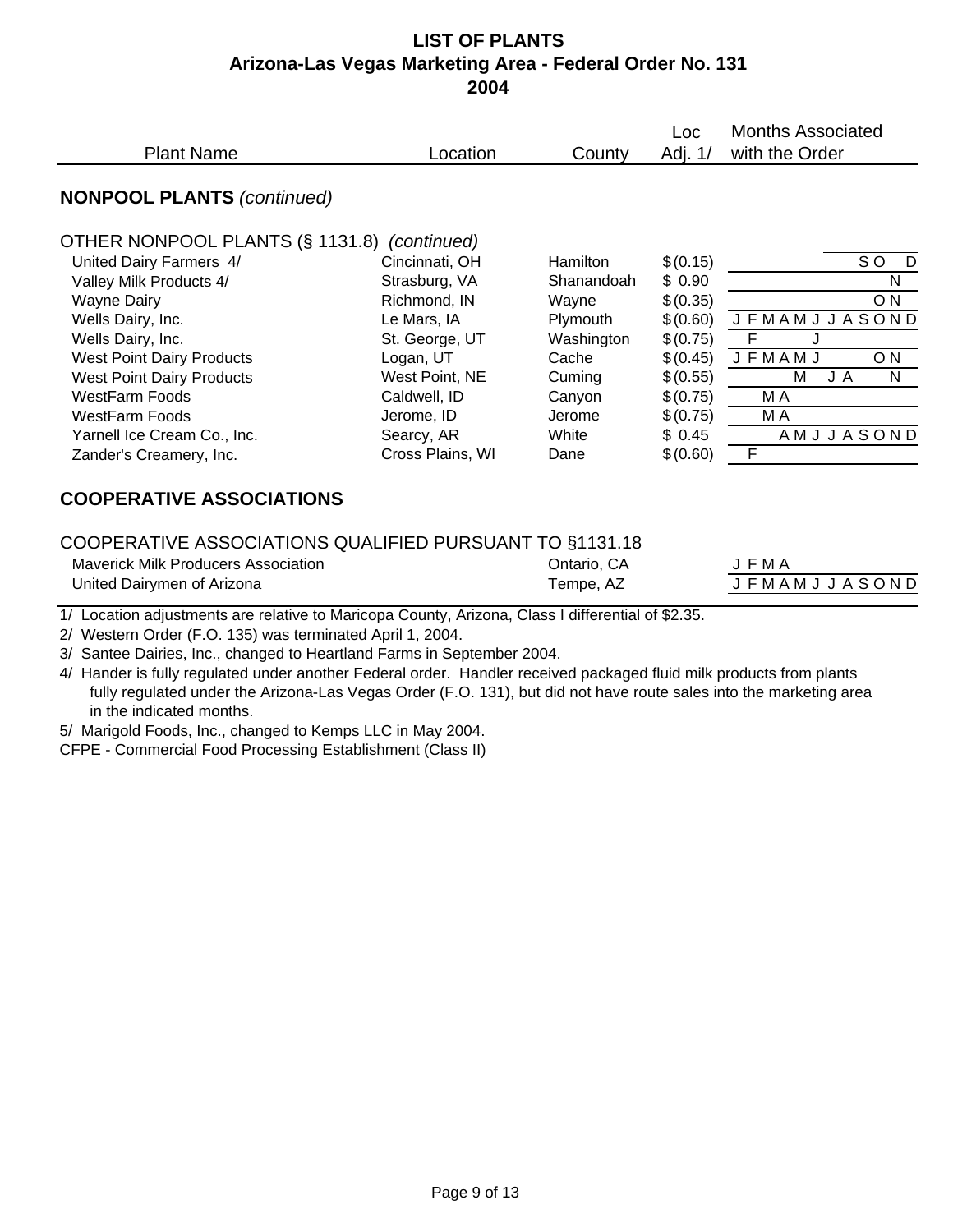| Adj. 1/<br>with the Order<br><b>Plant Name</b><br>Location<br>County<br><b>POOL PLANTS</b><br>POOL DISTRIBUTING PLANTS (§ 1135.7(a) unless otherwise noted)<br>Country Classic Dairies, Inc.<br>Belgrade, MT<br>Gallatin<br>\$(0.30)<br>JFM<br>Cream o'Weber, Inc.<br>Salt Lake City, UT<br>Salt Lake<br>\$<br>JF<br>M<br>$\sim$<br>Falconhurst Dairy, Inc.<br>Buhl, ID<br><b>Twin Falls</b><br>\$(0.30)<br>J F M<br>J F M<br>7(b) Gossner Foods, Inc.<br>Logan, UT<br>\$<br>Cache<br>$\blacksquare$                                                                                                                                                                                                                                                                                                                                                                                                                                                                                                                                                                                                                                                                                       |  |  |  |  |  |
|--------------------------------------------------------------------------------------------------------------------------------------------------------------------------------------------------------------------------------------------------------------------------------------------------------------------------------------------------------------------------------------------------------------------------------------------------------------------------------------------------------------------------------------------------------------------------------------------------------------------------------------------------------------------------------------------------------------------------------------------------------------------------------------------------------------------------------------------------------------------------------------------------------------------------------------------------------------------------------------------------------------------------------------------------------------------------------------------------------------------------------------------------------------------------------------------|--|--|--|--|--|
|                                                                                                                                                                                                                                                                                                                                                                                                                                                                                                                                                                                                                                                                                                                                                                                                                                                                                                                                                                                                                                                                                                                                                                                            |  |  |  |  |  |
|                                                                                                                                                                                                                                                                                                                                                                                                                                                                                                                                                                                                                                                                                                                                                                                                                                                                                                                                                                                                                                                                                                                                                                                            |  |  |  |  |  |
|                                                                                                                                                                                                                                                                                                                                                                                                                                                                                                                                                                                                                                                                                                                                                                                                                                                                                                                                                                                                                                                                                                                                                                                            |  |  |  |  |  |
| \$<br>The Kroger Co., Layton Dairy<br>Layton, UT<br>J F M<br>Davis<br>$\blacksquare$<br>J F M<br>Meadow Gold Dairies, Inc.<br>Boise, ID<br>Ada<br>\$(0.30)<br>2/<br>Meadow Gold Dairies, Inc.<br>J F M<br>Pocatello, ID<br><b>Bannock</b><br>\$(0.30)                                                                                                                                                                                                                                                                                                                                                                                                                                                                                                                                                                                                                                                                                                                                                                                                                                                                                                                                      |  |  |  |  |  |
| J F M<br>Meadow Gold Dairies, Inc.<br>Salt Lake City, UT<br>Salt Lake<br>\$<br>$\sim$<br>J F M<br>\$(0.30)<br>Stoker Wholesale, Inc.<br>Burley, ID<br>Cassia<br>\$(0.30)<br>J F M<br>7(b) Western Quality Foods<br>Cedar City, UT<br>Iron<br><b>WestFarm Foods</b><br>Boise, ID<br>\$(0.30)<br>Ada<br>J F M<br>J F M<br>Salt Lake City, UT<br>Winder Dairy, Inc.<br>Salt Lake<br>\$                                                                                                                                                                                                                                                                                                                                                                                                                                                                                                                                                                                                                                                                                                                                                                                                        |  |  |  |  |  |
| <b>PROPRIETARY BULK TANK HANDLERS</b>                                                                                                                                                                                                                                                                                                                                                                                                                                                                                                                                                                                                                                                                                                                                                                                                                                                                                                                                                                                                                                                                                                                                                      |  |  |  |  |  |
| PROPRIETARY BULK TANK HANDLERS (§ 1135.11)<br>Glanbia Foods, Inc.<br>Twin Falls, ID<br><b>Twin Falls</b><br>$$ (0.30)$ J F M<br>2/<br>Jerome Cheese Co.<br>$$(0.30)$ JFM<br>Jerome, ID<br>Jerome                                                                                                                                                                                                                                                                                                                                                                                                                                                                                                                                                                                                                                                                                                                                                                                                                                                                                                                                                                                           |  |  |  |  |  |
| <b>NONPOOL PLANTS</b>                                                                                                                                                                                                                                                                                                                                                                                                                                                                                                                                                                                                                                                                                                                                                                                                                                                                                                                                                                                                                                                                                                                                                                      |  |  |  |  |  |
| OTHER ORDER PLANTS DISTRIBUTING OR TRANSFERRING FLUID MILK PRODUCTS INTO THE<br>MARKETING AREA (§ 1135.8(a))                                                                                                                                                                                                                                                                                                                                                                                                                                                                                                                                                                                                                                                                                                                                                                                                                                                                                                                                                                                                                                                                               |  |  |  |  |  |
| The Dannon Company, Inc.<br>Salt Lake<br>F.O. 1<br>West Jordan, UT<br>\$<br>J F M<br><b>HP Hood LLC</b><br>\$0.60<br>F.O. 1<br>Oneida, NY<br>Madison<br>J F<br>M<br>Kohler Mix Specialties, Inc.<br>F.O. 30<br>White Bear Lake, MN<br>\$(0.20)<br>J F M<br>Ramsey<br>The Kroger Co., Swan Island Dairy F.O. 124 Portland, OR<br>Multnomah<br>\$<br>J F M<br>$\overline{\phantom{a}}$<br>\$0.10<br>J F M<br>Meadow Gold Dairies, Inc.<br>F.O. 32 Delta, CO<br>Delta<br>Morningstar Foods, Inc.<br>F.O. 126 Sulpher Springs, TX<br>Hopkins<br>\$1.10<br>J F M<br>M<br>2/<br>Parmalat White Knight Packaging<br>F.O. 33 Wyoming, MI<br>Kent<br>\$(0.10)<br>J F M<br>F.O. 126 El Paso, TX<br>\$0.35<br><b>Prices Dairy</b><br>El Paso<br>Safeway Stores, Inc.<br>F.O. 124 Clackamas, OR<br>J F M<br>Clackamas<br>\$<br>$\blacksquare$<br>$J$ F M<br>F.O. 131 Phoenix, AZ<br>\$<br><b>Shamrock Foods Company</b><br>0.45<br>Maricopa<br>J F M<br>WestFarm Foods<br>\$<br>F.O. 124 Portland, OR<br>Multnomah<br>$\overline{\phantom{a}}$<br>\$<br>$J$ F $M$<br><b>WestFarm Foods</b><br>F.O. 124 Seattle, WA<br>King<br>J F M<br>\$<br>Wilcox Dairy Farms, LLC<br>F.O. 124 Cheney, WA<br>Spokane |  |  |  |  |  |
| PRODUCER-HANDLER PLANTS (§ 1135.8(b) & .10)                                                                                                                                                                                                                                                                                                                                                                                                                                                                                                                                                                                                                                                                                                                                                                                                                                                                                                                                                                                                                                                                                                                                                |  |  |  |  |  |
| Brown Dairy, Inc.<br>Coalville, UT<br>Summit<br>\$<br>J F M<br>\$<br>J F M<br>Country Boy Dairy<br>North Ogden, UT<br>Weber<br><b>JFM</b><br>\$(0.30)<br>2/<br>Reeds Dairy, Inc.<br>Idaho Falls, ID<br><b>Bonneville</b><br>Ropie's Dairy, Inc. d/b/a Johnny's Dairy<br>J F M<br>Riverdale, UT<br>Weber<br>\$<br>J F M<br>\$<br><b>Rosehill Dairy</b><br>Morgan, UT<br>Morgan                                                                                                                                                                                                                                                                                                                                                                                                                                                                                                                                                                                                                                                                                                                                                                                                              |  |  |  |  |  |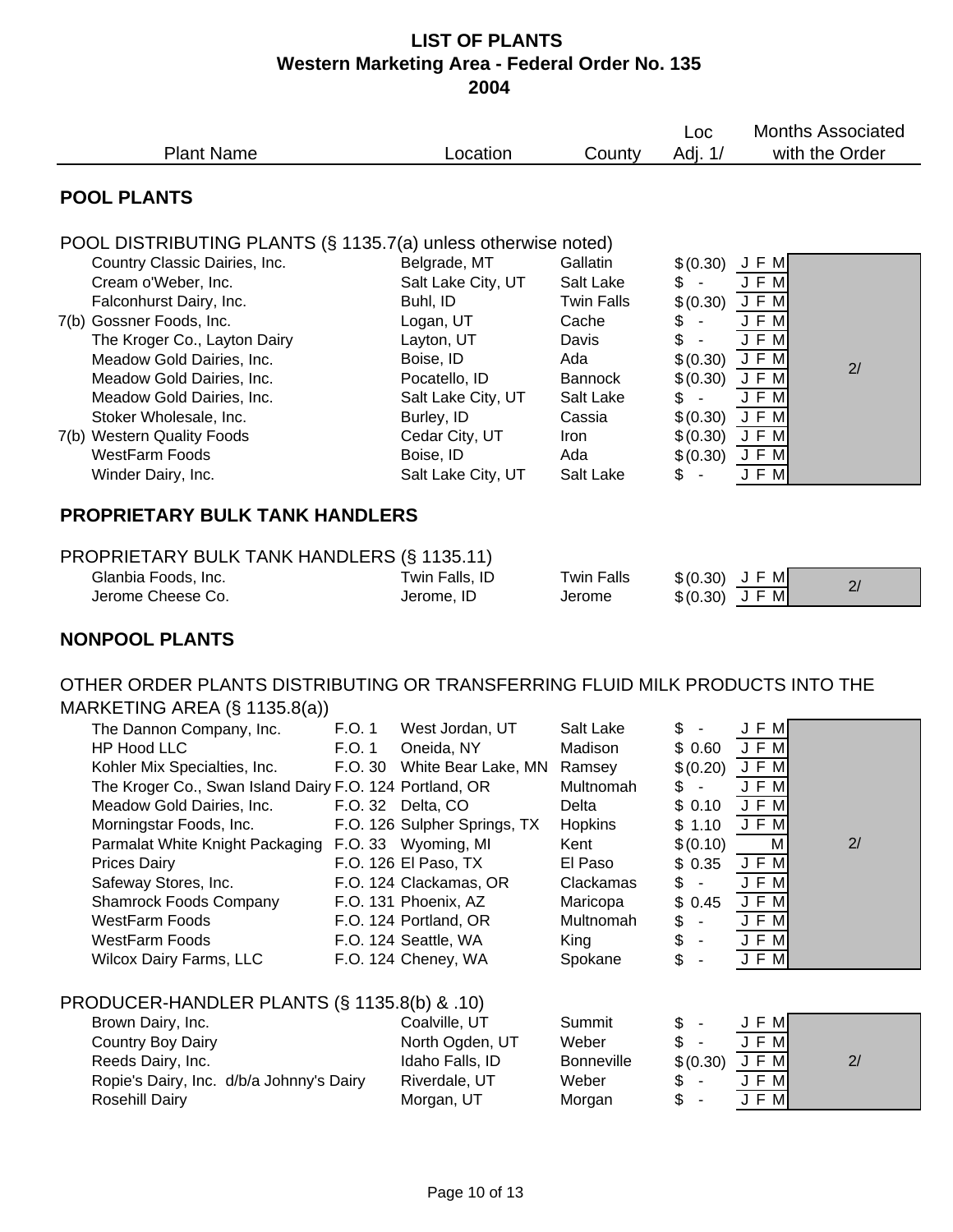| <b>Plant Name</b>                                                                                                                                                                                                                                                                                                                                                                                                                                                                                                                                                                                                                                                                                                                                                                                      | Location                                                                                                                                                                                                                                                                                                                                                                                                                                                       | County                                                                                                                                                                                                                                                                                                                               | Loc<br>Adj. 1/                                                                                                                                                                                                                                                                                                                                           | <b>Months Associated</b><br>with the Order                                                                                                                                                                                                                       |  |
|--------------------------------------------------------------------------------------------------------------------------------------------------------------------------------------------------------------------------------------------------------------------------------------------------------------------------------------------------------------------------------------------------------------------------------------------------------------------------------------------------------------------------------------------------------------------------------------------------------------------------------------------------------------------------------------------------------------------------------------------------------------------------------------------------------|----------------------------------------------------------------------------------------------------------------------------------------------------------------------------------------------------------------------------------------------------------------------------------------------------------------------------------------------------------------------------------------------------------------------------------------------------------------|--------------------------------------------------------------------------------------------------------------------------------------------------------------------------------------------------------------------------------------------------------------------------------------------------------------------------------------|----------------------------------------------------------------------------------------------------------------------------------------------------------------------------------------------------------------------------------------------------------------------------------------------------------------------------------------------------------|------------------------------------------------------------------------------------------------------------------------------------------------------------------------------------------------------------------------------------------------------------------|--|
| <b>NONPOOL PLANTS (continued)</b>                                                                                                                                                                                                                                                                                                                                                                                                                                                                                                                                                                                                                                                                                                                                                                      |                                                                                                                                                                                                                                                                                                                                                                                                                                                                |                                                                                                                                                                                                                                                                                                                                      |                                                                                                                                                                                                                                                                                                                                                          |                                                                                                                                                                                                                                                                  |  |
| PARTIALLY REGULATED DISTRIBUTING PLANTS (§ 1135.8(c))                                                                                                                                                                                                                                                                                                                                                                                                                                                                                                                                                                                                                                                                                                                                                  |                                                                                                                                                                                                                                                                                                                                                                                                                                                                |                                                                                                                                                                                                                                                                                                                                      |                                                                                                                                                                                                                                                                                                                                                          |                                                                                                                                                                                                                                                                  |  |
| Alta Dena Certified Dairy<br>Cacique, Inc.<br>Country Classic Dairies, Inc.<br>The Dannon Company, Inc.<br>Heritage Foods, LLC<br>Jasper Products, LLC<br>Morningstar Foods, Inc.<br><b>Super Store Industries</b><br><b>Super Store Industries</b>                                                                                                                                                                                                                                                                                                                                                                                                                                                                                                                                                    | City of Industry, CA<br>City of Industry, CA<br>Bozeman, MT<br>Fort Worth, TX<br>Santa Ana, CA<br>Joplin, MO<br>Gustine, CA<br>Fairfield, CA<br>Turlock, CA                                                                                                                                                                                                                                                                                                    | Los Angeles<br>Los Angeles<br>Gallatin<br>Tarrant<br>Orange<br>Jasper<br>Merced<br>Solano<br><b>Stanislaus</b>                                                                                                                                                                                                                       | \$0.20<br>\$0.20<br>\$(0.30)<br>\$1.10<br>\$0.20<br>\$0.30<br>\$(0.20)<br>\$(0.10)<br>\$(0.20)                                                                                                                                                                                                                                                           | J F M<br>J F M<br>J F M<br>J F M<br>J F M<br>2/<br>J F M<br>J F M<br>J F M<br>JFM                                                                                                                                                                                |  |
| EXEMPT PLANTS $(\S 1135.8(e))$                                                                                                                                                                                                                                                                                                                                                                                                                                                                                                                                                                                                                                                                                                                                                                         |                                                                                                                                                                                                                                                                                                                                                                                                                                                                |                                                                                                                                                                                                                                                                                                                                      |                                                                                                                                                                                                                                                                                                                                                          |                                                                                                                                                                                                                                                                  |  |
| Smith's Dairy<br><b>Utah State Prison</b><br><b>Utah State University</b>                                                                                                                                                                                                                                                                                                                                                                                                                                                                                                                                                                                                                                                                                                                              | Buhl, ID<br>Draper, UT<br>Logan, UT                                                                                                                                                                                                                                                                                                                                                                                                                            | <b>Twin Falls</b><br>Salt Lake<br>Cache                                                                                                                                                                                                                                                                                              | \$(0.30)<br>\$<br>\$                                                                                                                                                                                                                                                                                                                                     | JF<br>2/<br>F M<br>J F M                                                                                                                                                                                                                                         |  |
| OTHER NONPOOL PLANTS (§ 1135.8)                                                                                                                                                                                                                                                                                                                                                                                                                                                                                                                                                                                                                                                                                                                                                                        |                                                                                                                                                                                                                                                                                                                                                                                                                                                                |                                                                                                                                                                                                                                                                                                                                      |                                                                                                                                                                                                                                                                                                                                                          |                                                                                                                                                                                                                                                                  |  |
| Anderson Dairy, Inc. 3/<br>Anderson-Erickson Dairy Co.<br>Ariza Cheese<br><b>Associated Milk Producers</b><br><b>Berkeley Farms</b><br>Bingham Hill Cheese Co.<br><b>Borden Dairy</b><br>Borden Milk Products, LLC<br><b>Browns Dairy</b><br>Casper Ice Cream<br>Cass-Clay Creamery, Inc.<br><b>Creamland Dairies</b><br>DairiConcepts, L.P.<br>Dairy Farmers of America, Inc.<br>Dairy Farmers of America, Inc.<br>Dairy Farmers of America, Inc.<br>Dairy Farmers of America, Inc.<br>Dean Foods North Central, Inc.<br>Dean Foods North Central, Inc.<br>Fleurdelait<br><b>Foremost Dairies</b><br><b>Franklin Foods</b><br>Gandy's Dairy Products<br>Glanbia Foods, Inc.<br>Glanbia Foods, Inc.<br>Dairy Farmers of America, Inc.,<br>d/ba/ Golden Cheese Co. of California<br>Gossner Foods, Inc. | Las Vegas, NV<br>Des Moines, IA<br>Paramount, CA<br>New Ulm, MN<br>Hayward, CA<br>Fort Collins, CO<br>Tulsa, OK<br>Lafayette, LA<br>New Orleans, LA<br>Richmond, UT<br>Fargo, ND<br>Albuquerque, NM<br>Portales, NM<br>Beaver, UT<br>Lovington, NM<br>Smithfield, UT<br>Sulpher Springs, TX<br>Bismarck, ND<br>Woodbury, MN<br>City of Industry, CA<br>Shreveport, LA<br>Duluth, MN<br>Lubbock, TX<br>Gooding, ID<br>Twin Falls, ID<br>Corona, CA<br>Logan, UT | Clark<br>Polk<br>Los Angeles<br><b>Brown</b><br>Alameda<br>Larimer<br>Tulsa<br>Lafayette<br>Orleans<br>Cache<br>Cass<br>Bernalillo<br>Roosevelt<br>Beaver<br>Lea<br>Cache<br>Hopkins<br><b>Burleigh</b><br>Washington<br>Los Angeles<br><b>Bossier</b><br>St. Louis<br>Lubbock<br>Gooding<br><b>Twin Falls</b><br>Riverside<br>Cache | \$0.10<br>\$(0.10)<br>\$0.20<br>\$(0.20)<br>\$(0.10)<br>\$0.50<br>\$<br>0.70<br>\$<br>1.70<br>1.20<br>\$<br>\$<br>$\overline{\phantom{a}}$<br>\$(0.25)<br>\$0.45<br>\$0.20<br>\$(0.30)<br>\$<br>0.20<br>\$<br>$\blacksquare$<br>\$<br>1.10<br>\$(0.25)<br>\$(0.20)<br>\$0.20<br>1.70<br>\$<br>\$(0.25)<br>\$0.50<br>\$(0.30)<br>\$(0.30)<br>\$0.10<br>\$ | J F M<br>J F M<br>J F<br>J F M<br>$\overline{F}$<br>J<br>J F M<br>J F M<br>J F M<br>$J$ $F$ $M$<br>J F M<br>J F M<br>J F M<br>J F M<br>2/<br>J F M<br>J F M<br>M<br>$\overline{\mathsf{J}}$<br>J F M<br>JF<br>J F M<br>J F M<br>J F M<br>JFM<br>JF<br>J F<br>J F |  |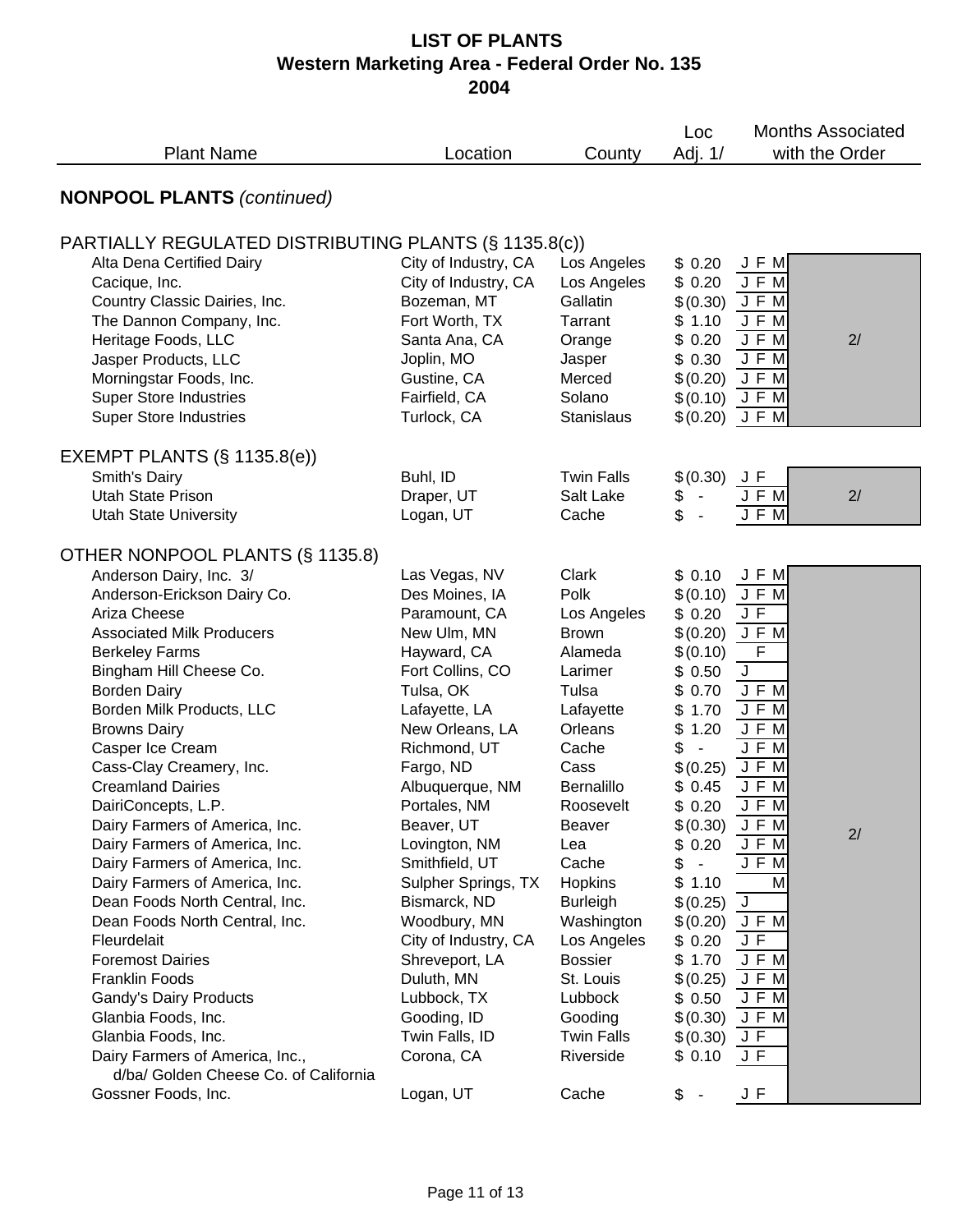|                                         |                    |                         | Loc                            | <b>Months Associated</b> |  |
|-----------------------------------------|--------------------|-------------------------|--------------------------------|--------------------------|--|
| <b>Plant Name</b>                       | Location           | County                  | Adj. 1/                        | with the Order           |  |
| <b>NONPOOL PLANTS (continued)</b>       |                    |                         |                                |                          |  |
| <b>OTHER NONPOOL PLANTS (continued)</b> |                    |                         |                                |                          |  |
| <b>Green Valley Cheese</b>              | Barstow, CA        | San Bernardino \$(0.10) |                                | JF                       |  |
| H.E. Butts Grocery Co.                  | San Antonio, TX    | Bexar                   | \$1.55                         | J F M                    |  |
| H.J. Heinz Co. (CFPE)                   | Pocatello, ID      | <b>Bannock</b>          | \$(0.30)                       | J F M                    |  |
| <b>Hastings Cooperative Creamery</b>    |                    |                         |                                |                          |  |
| Company                                 | Hastings, MN       | Dakota                  | \$(0.20)                       | J F M                    |  |
| Hiland Dairy Co., LLC                   | Chandler, OK       | Lincoln                 | \$0.70                         | J F M                    |  |
| Hiland Dairy Co., LLC                   | Fort Smith, AR     | Sebastian               | \$0.90                         | J F M                    |  |
| Hiland Dairy Co., LLC                   | Norman, OK         | Cleveland               | \$0.70                         | J F M                    |  |
| Hiland Dairy Co., LLC                   | Springfield, MO    | Greene                  | \$0.30                         | J F M                    |  |
| Hiland Dairy Co., LLC                   | Wichita, KS        | Sedgwick                | \$0.30                         | JFM                      |  |
| House of Flavors                        | Ludington, MI      | Mason                   | \$(0.10)                       | м                        |  |
| <b>Imperial Valley Cheese</b>           | El Centro, CA      | Imperial                | \$0.10                         | J F                      |  |
| Jackson Ice Cream                       | Denver, CO         | Denver                  | \$0.65                         | M                        |  |
| Jerome Cheese Co.                       | Jerome, ID         | Jerome                  | \$(0.30)                       | JFM                      |  |
| <b>Kellers Creamery</b>                 | Winnsboro, TX      | Wood                    | \$1.10                         | J F M                    |  |
| Kraft Foods, Inc.                       | Rupert, ID         | Minidoka                | \$(0.30)                       | J F M                    |  |
| Kraft Foods, Inc.                       | Visalia, CA        | Tulare                  | \$(0.30)                       | $\sf J$<br>M             |  |
| The Kroger Co., Layton Dairy            | Layton, UT         | Davis                   | \$<br>$\blacksquare$           | J F M                    |  |
| Leprino Foods Co.                       | Ft. Morgan, CO     | Morgan                  | \$0.45                         | $\sf J$<br>M             |  |
| Leprino Foods Co.                       | Roswell, NM        | Chaves                  | \$0.20                         | $J$ F M                  |  |
| LeSueur Cheese                          | Le Sueur, MN       | Le Sueur                | \$(0.20)                       | M                        |  |
| LuVel Dairy Products, Inc.              | Kosciusko, MS      | Attala                  | \$1.20                         | J F M                    |  |
| Marigold Foods, Inc.                    | Minneapolis, MN    | Hennepin                | \$(0.20)                       | 2/<br>JFM                |  |
| Marigold Foods, Inc.                    | Rochester, MN      | Olmsted                 | \$(0.20)                       | J                        |  |
| Meadow Gold Dairies, Inc.               | Lincoln, NE        | Lancaster               | \$(0.05)                       | J F M                    |  |
| Meadow Gold Dairies, Inc.               | Orem, UT           | Utah                    | \$                             | J F M                    |  |
| Model Dairy, Inc.                       | Reno, NV           | Washoe                  | \$(0.20)                       | M                        |  |
| Morningstar Foods, Inc.                 | Delhi, NY          | Delaware                | 0.8                            | J<br>M                   |  |
| MouCo Cheese Company, Inc.              | Ft. Collins, CO    | Larimer                 | \$0.55                         | J                        |  |
| Nestlé S.A. (CFPE)                      | Springville, UT    | Utah                    | \$                             | $J$ $\overline{F}$ M     |  |
| Oak Grove Dairy                         | Norwood, MN        | Carver                  | \$(0.20)                       | $\overline{\mathsf{J}}$  |  |
| Pevely Dairy Company                    | St. Louis, MO      | St. Louis               | \$0.10                         | J F M                    |  |
| Prairie Farms Dairy, Inc.               | Carlinville, IL    | Macoupin                | \$0.10                         | F M                      |  |
| Prairie Farms Dairy, Inc.               | Granite City, IL   | Madison                 | \$0.10                         | J F M                    |  |
| Roberts Dairy Co.                       | Des Moines, IA     | Polk                    | \$(0.10)                       | J F M                    |  |
| Roberts Dairy Co.                       | Iowa City, IA      | Johnson                 | \$(0.10)                       | J F M                    |  |
| Roberts Dairy Co.                       | Kansas City, MO    | Clay                    | \$(0.10)                       | J F M                    |  |
| Roberts Dairy Co.                       | Omaha, NE          | Douglas                 |                                | $$(0.05)$ JFM            |  |
| Russells R&W Ice Cream                  | Salt Lake City, UT | Salt Lake               | \$                             | J F M                    |  |
| Schroeder Milk Company, Inc.            | Maplewood, MN      | Ramsey                  | \$(0.20)                       | J F M                    |  |
| <b>SK Foods</b>                         | Lemoore, CA        | Kings                   | \$(0.30)                       | J                        |  |
| Snelgrove Ice Cream                     | Salt Lake City, UT | Salt Lake               | \$<br>$\overline{\phantom{a}}$ | J F M                    |  |
| Sorrento Lactalis, Inc.                 | Nampa, ID          | Canyon                  | \$(0.30)                       | J F                      |  |
| <b>Star Valley Cheese</b>               | Thayne, WY         | Lincoln                 | \$(0.30)                       | J F                      |  |